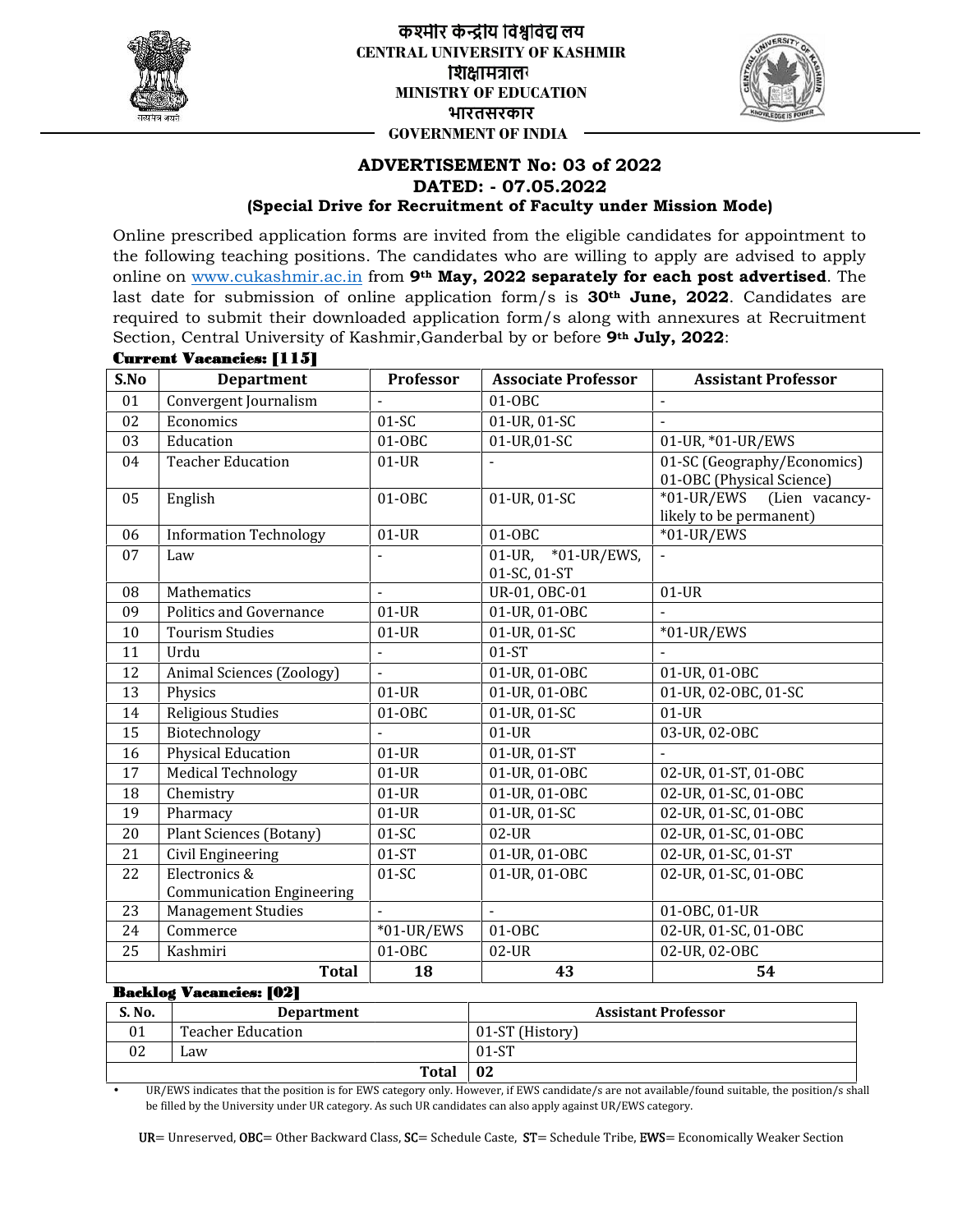



*Note:A). One Post of Professor, two posts of Associate Professor & four posts of Assistant Professor are reserved for Persons with Disability under Horizontal Reservation*

*B).The posts which are still laying vacant under the advertisements issued by the University vide No.'s.07 of 2019 dated 24-07-2019, 06 of 2019 dated 22-05-2019, 16 of 2015 dated 07-10-2015, 05 of 2016 dated 27-06-2016, 04 of 2017 dated 28-04-2017, 11 of 2017 dated 20-10-2017 & 03 of 2019 Dated: 04.02.2019 are hereby cancelled/withdrawn as ab-initio and consequent to the Office Memorandum issued by the Government of India vide F.No. Misc-14017/15/2015-Estt. (RR) dated 11-01-2016.*

**C). Important Dates:**

| • Date of availability of online application form      | : $9^{th}$ May, 2022   |
|--------------------------------------------------------|------------------------|
| • Last date for submission of online application form  | : $30^{th}$ June, 2022 |
| • Last date for submission of downloaded copies of the |                        |
| application form along with annexure                   | : $9^{th}$ July, 2022  |

Details of Pay, Qualifications and other Requirements for Teaching Positions in the Disciplines of Arts, Commerce, Humanities, Education, Law, Social Sciences, Sciences, Languages, Journalism & Mass Communication & Physical Education **(EXCEPT** for the Departments of Teacher Education, Information Technology, Pharmacy, Civil Engineering, Electronics & Communication Engineering & Management Studies). Note: A). One Port of Projetsor, the provision Projetsor Section Figure and the limit of Anti-stress ( $\mu$ ) and the pair of the section of the pair of the section of the section of the pair of the section of the section o Education **(EXCEPT** for the Departments of Teacher Education, Information<br>Technology, Pharmacy, Civil Engineering, Electronics & Communication<br>Engineering&Management Studies). A). One Para of Professor, Ros posts of Associate Professor App posts of the Roscover<br>
Reserved for Persons with Uksiolity usder thereives the determinismed by the University in<br>
19. The posts which are still injeing vaca

# **1. PROFESSOR** (PAY MATRIX ACADEMIC LEVEL -14 OF 7TH CPC)

## **ELIGIBILITY (A or B):**

**A.** (i) An eminent scholar having a Ph.D degree in the concerned/allied/relevant discipline and published work of high quality, actively engaged in research with evidence of published work with a minimum of 10 research publications in the peer reviewed or UGC-listed journals and a total research score of 120 as per the criteria given in Annexure-II, Table 1. nd published work of high quality, actively engaged in res<br>published work with a minimum of 10 research publications i<br>UGC-listed journals and a total research score of 120 as per

(ii) A minimum of ten years of teaching experience in University/College as Assistant Professor/Associate Professor/Professor, and/or research experience at equivalent level at the University/National level institutions with evidence of having successfully guided doctoral candidate.

#### **OR**

**B.** An outstanding professional, having a Ph.D degree in the relevant/allied/applied disciplines, from any academic institutions (not included in A above) / industry, who has made significant contributions to the knowledge in the concerned/allied/relevant discipline, supported by documentary evidence provided he/she has ten years experience. (ii) A minimum of ten years of teaching experience in University/College as Assis<br>Professor/Associate Professor/Professor, and/or research experience at equiva<br>level at the University/National level institutions with evid **B.** An outstanding professional, having a disciplines, from any academic institution<br>has made significant contributions to the discipline, supported by documentary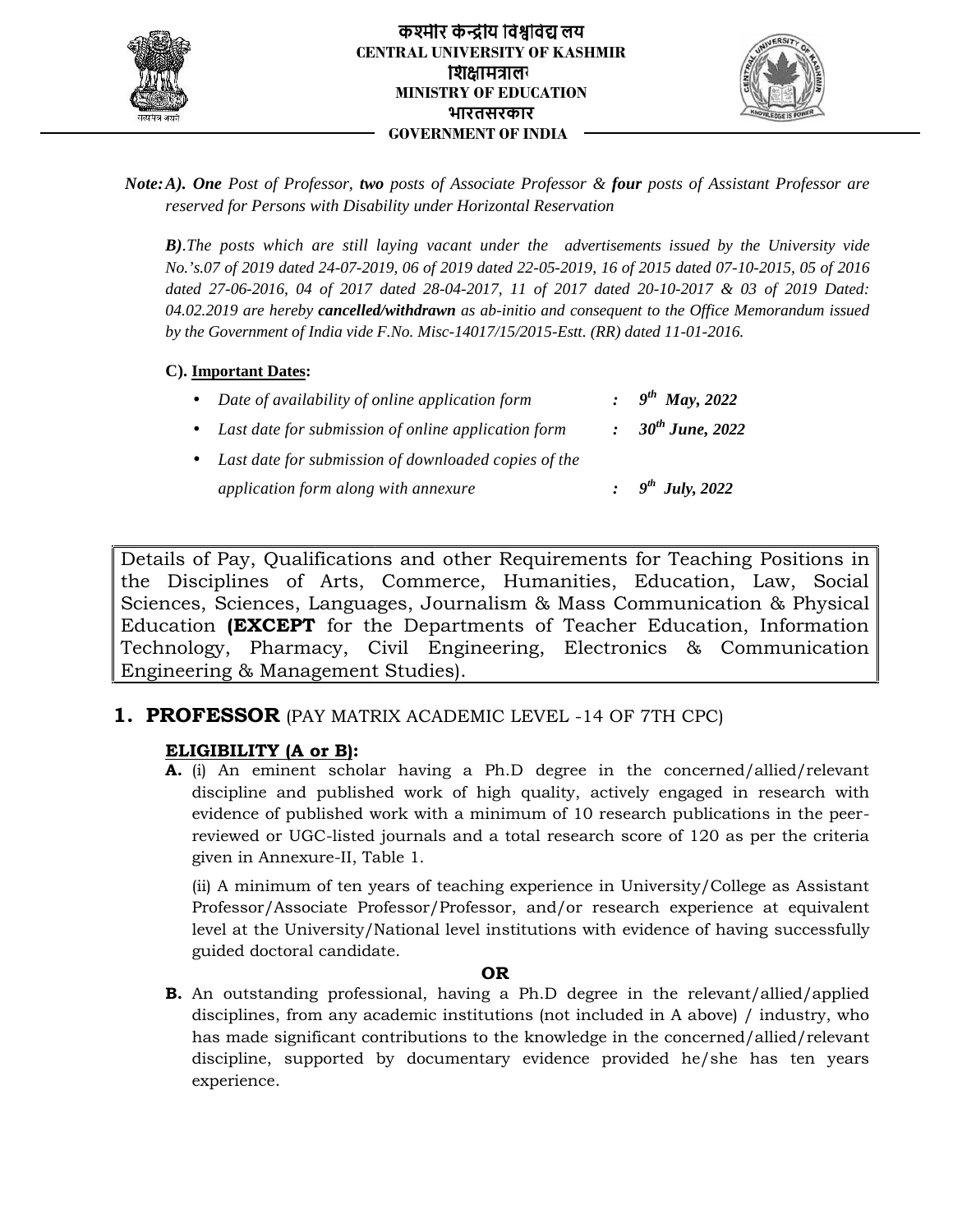



# **2. ASSOCIATE PROFESSOR** (Pay Matrix Academic Level -13A of 7th CPC)

## **ELIGIBILITY:**

- **(i).** A good academic record, with a Ph.D. Degree in the concerned/allied/relevant disciplines.
- **(ii).** A Master's Degree with at least 55% marks (or an equivalent grade in a point scale, wherever the grading system is followed)
- **(iii).** A minimum of eight years of experience of teaching and/or research in an academic/research position equivalent to that of Assistant Professor in a University, College or Accredited Research Institution/industry with a minimum of seven publications in the peer-reviewed or UGC-listed journals and a total research score of Seventy five (75) as per the criteria given in **Annexure-II, Table- 1.**

## **3. ASSISTANT PROFESSOR** (Pay Matrix Academic Level -10 of 7th CPC)

## **ELIGIBILITY (A or B):**

**A. i).** A Master's degree with 55% marks (or an equivalent grade in a point-scale wherever the grading system is followed) in a concerned/relevant/allied subject from an Indian University, or an equivalent degree from an accredited foreign university.

**(ii).** Besides fulfilling the above qualifications, the candidate must have cleared the National Eligibility Test (NET) conducted by the UGC or the CSIR, or a similar test accredited by the UGC, like SLET/SET or who are or have been awarded a Ph.D. Degree in accordance with the University Grants Commission (Minimum Standards and Procedure for Award of M.Phil/Ph.D. Degree) Regulations, 2009 or 2016 and their amendments from time to time as the case may be exempted from NET/SLET/SET: **ELIGIPILITY:** Consider the culture of the system is the constraint of the constraint of the system of the latter of the culture of the culture of the culture of the culture of the culture of the culture of the culture of dited by the UGC, like SLET/SET or who are or have been awarded a Ph.D.<br>e in accordance with the University Grants Commission (Minimum Standards<br>Procedure for Award of M.Phil/Ph.D. Degree) Regulations, 2009 or 2016 and<br>ame **ELIGIBILITY** (A or Breating the homogeneous the tract of the concerned/allied/relevant<br>
(ii). A phasteric Degree with a least 55% marks (or an equivalent grade in a point-<br>
(iii). A Master's Degree with a least 55% marks

*Provided,* the candidates registered for the Ph.D programme prior to July 11, 2009, shall be governed by the provisions of the existing Ordinances/Bye-laws/Regulations of the Institution awarding the degree and such Ph.D candidates shall be exempted from the requirement of NET/SLET/SET for recruitment and appointment of Assistant Professor or equivalent positions in Universities/Colleges/Institutions subject to the fulfilment of the following conditions: requirement of NET/SLET/SET for recruitment and appointm<br>Professor or equivalent positions in Universities/Colleges/Insti<br>he fulfilment of the following conditions:<br>Ph.D degree of the candidate has been awarded in a regula

- a) The Ph.D degree of the candidate has been awarded in a regular mode;
- b) The Ph.D thesis has been evaluated by at least two external examiners;
- c) An open Ph.D viva voce of the candidate has been conducted;
- d) The candidate has published two research papers from his/her Ph.D, work, out of which at least one is in a refereed journal;
- e) The candidate has presented at least two papers based on his/her Ph.D work in conference/seminars sponsored/funded/supported by the UGC/ICSSR/CSIR or any similar agency.

*The fulfilment of these conditions is to be certified by the Registrar or the Dean (Academic Affairs) of the University concerned.*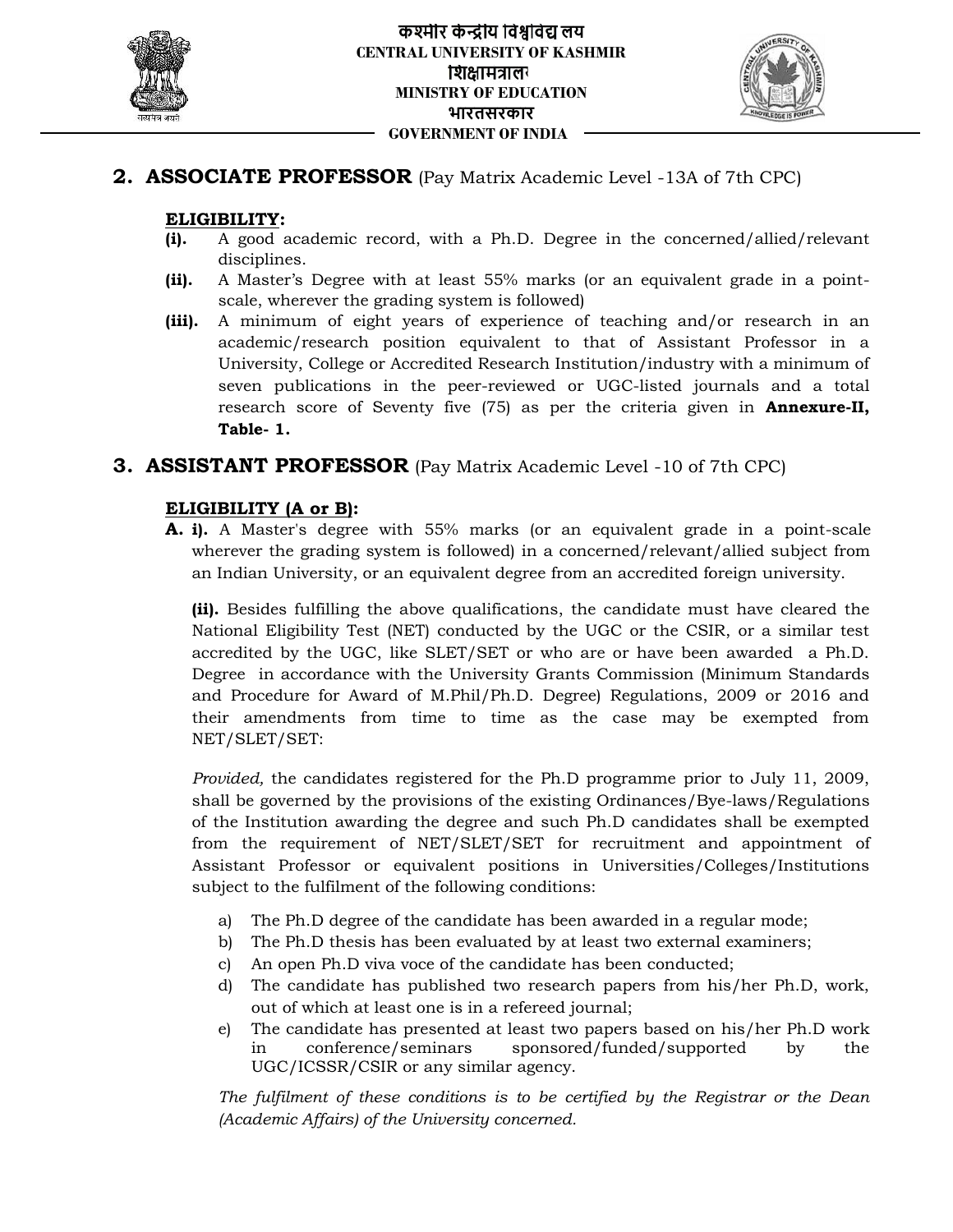



**Note:** NET/SLET/SET shall also not be required for such Masters Programmes in disciplines for which NET/SLET/SET is not conducted by the UGC, CSIR or similar test accredited by the UGC, like SLET/SET.

## **OR**

**B.** The Ph.D degree has been obtained from a foreign University/Institution with a ranking among top 500 in the World University Ranking (at any time) by any one of the following: (i) Quacquarelli Symonds (QS) (ii) the Times Higher Education (THE) or (iii) the Academic Ranking of World Universities (ARWU) of the Shanghai Jiao Tong University (Shanghai). **Note:** NET/SEET/SET and a late one be required for such Master Fregerannes in disciplines<br>for short MET/SET is not conducted by the CCC. CSR or similar test accredited<br>by the UCC, the string the method of the UCC and the NET/SLET/SET shall also not be required for such Master/SLET/SET is not conducted by the UGC, C<br>for which NET/SLET/SET is not conducted by the UGC, C<br>by the UGC, Ike SLET/SET.<br>**B.** The Ph.D degree has been obtained from a

*Note: The Academic score as specified in Annexure- III (Table -2), shall be considered for short-listing of the candidates for interview only (if required) and the selections shall be based only on the performance in the interview.*

# DETAILS OF PAY, QUALIFICATIONS AND OTHER REQUIREMENTS FOR

# THE **DEPARTMENT OF TEACHER EDUCATION**

**1. PROFESSOR** (Pay Matrix Academic Level -14 of 7th CPC)

## **ELIGIBILITY:**

- **(i)** Postgraduate degree in Sciences or Mathematics or Social Sciences or Commerce or Languages.
- **(ii)** M.Ed.
- **(iii)** Ph.D. in Education
- **(iv)** Ten years of teaching experience in a teacher education institution. **(iv)**a teacher institution.
- **(v)** Any other relevant qualification prescribed by the University Grants Commission.

## **Desirable:**

Diploma or Degree in Educational Administration or Leadership.

**2. ASSISTANT PROFESSOR** (Pay Matrix Academic Level -10 of 7th CPC)

## **ELIGIBILITY:**

- **(i)** Post-Graduate degree in Physical Science or History or Geography or Economics with<br>minimum 55% percent marks.<br>**(ii)** B.Ed. degree with minimum 55% percent marks or equivalent grade. minimum 55% percent marks.
- **(ii)** B.Ed. degree with minimum 55% percent marks or equivalent grade.
- **(iii)** National Eligibility Test or State Level Eligibility Test or Doctor of Philosophy in Education or in the concerned subject as prescribed by the University Grants<br>Commission.<br><u>**rable</u>:**<br>.Ed. or M.Ed. with specialisation in Elementary Education</u> Commission.

## **Desirable:**

- **(i)** M.Ed. or M.Ed. with specialisation in Elementary Education
- **(ii)** Ph.D in Education.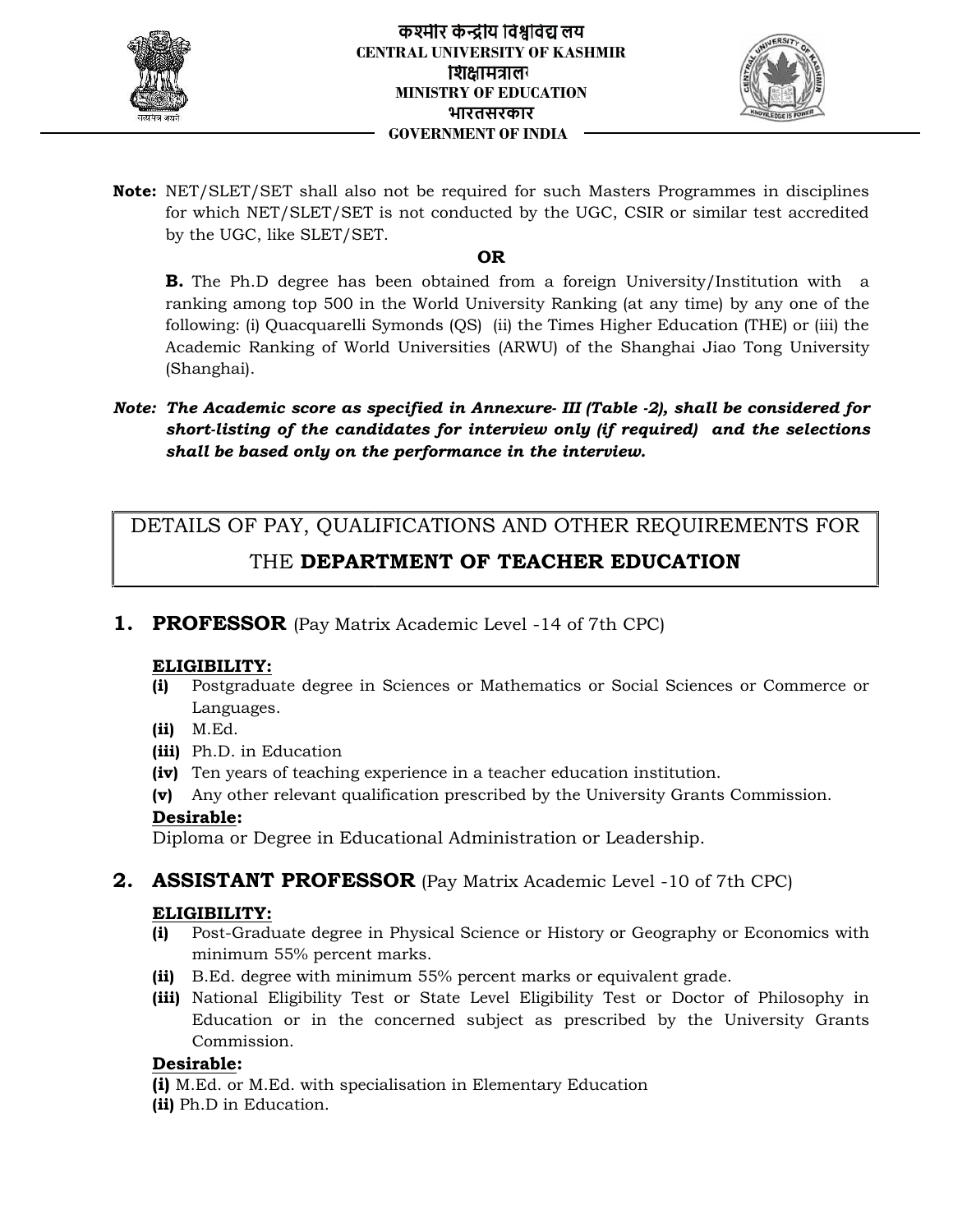



# DETAILS OF PAY, QUALIFICATIONS AND OTHER REQUIREMENTS FOR

# THE **DEPARTMENT OF MANAGEMENT STUDIES**

## **ASSISTANT PROFESSOR** (Pay Matrix Academic Level -10 of 7th CPC)

## **ELIGIBILITY:**

**i).** Bachelor's Degree in any discipline and Master's Degree in Business Administration/ **i).** Bachelor's Degree in any discipline and Master's Degree in Business Administration/<br>PGDM/ C. A./ ICWA/ M. Com. with First Class or equivalent and two years of professional experience after acquiring the degree of Master's degree.

**ii).** Besides fulfilling the above qualifications, the candidate must have cleared the National Eligibility Test (NET) conducted by the UGC or the CSIR, or a similar test accredited by the UGC, like SLET/SET or who are or have been awarded a Ph.D. Degree in accordance with the University Grants Commission (Minimum Standards and Procedure for Award of M.Phil/Ph.D. Degree) Regulations, 2009 or 2016 and their amendments from time to time as the case may be exempted from NET/SLET/SET: nal experience after acquiring the degree of Master's degree.<br>les fulfilling the above qualifications, the candidate must have cleared the<br>Eligibility Test (NET) conducted by the UGC or the  $\,$  CSIR, or a similar test with the University Grants Commission (Minimum Standards and<br>Award of M.Phil/Ph.D. Degree) Regulations, 2009 or 2016 and their<br>from time to time as the case may be exempted from NET/SLET/SET:<br>andidates registered for the P

*Provided,* the candidates registered for the Ph.D programme prior to July 11, 2009, shall be governed by the provisions of the existing Ordinances/Bye-laws/Regulations of the Institution awarding the degree and such Ph.D candidates shall be exempted from the Institution awarding the degree and such Ph.D candidates shall be exempted from the<br>requirement of NET/SLET/SET for recruitment and appointment of Assistant Professor or equivalent positions in Universities/Colleges/Institutions subject to the fulfilment of the following conditions: JFICATIONS AND OTHER REQUIREMENTS FOR<br> **SSOR** (Pay Matrix Academic Level -10 of 7th CPC)<br>
syndiscipline and Master's Degree in Business Administration<br>
M. Com., with Frist Class or equivalent and two years<br>
the requiring t **THE DEPARTMENT OF MANAGEMENT STUDIES**<br> **ASSISTANT PROFESSOR** (Pay Matrix Academic Level -10 of 7th CPC)<br> **ELGIBILITY:**<br> **ABRONIMENT PROFESSOR** (Pay Matrix Academic Level -10 of 7th CPC)<br> **ELGIBILITY:**<br> **ABRONIMENT PROFES** 

- a) The Ph.D degree of the candidate has been awarded in a regular mode;
- b) The Ph.D thesis has been evaluated by at least two external examiners;
- c) An open Ph.D viva voce of the candidate has been conducted;
- d) The candidate has published two research papers from his/her Ph.D, work, out of which at least one is in a refereed journal; by positions in Universities/Colleges/Institutions subject to the fulfilment of<br>onditions:<br>Ph.D degree of the candidate has been awarded in a regular mode;<br>Ph.D thesis has been evaluated by at least two external examiners;
- e) The candidate has presented at least two papers based on his/her Ph.D work in conference/seminars sponsored/funded/supported by the<br>UGC/ICSSR/CSIR or any similar agency. UGC/ICSSR/CSIR or any similar agency.

*The fulfilment of these conditions is to be certified by the Registrar or the Dean (Academic these be Affairs) of the University concerned.*

**Note:** NET/SLET/SET shall also not be required for such Masters Programmes in NET/SLET/SET shall also not be required for such Masters Programmes in<br>disciplines for which NET/SLET/SET is not conducted by the UGC, CSIR or similar test accredited by the UGC, like SLET/SET.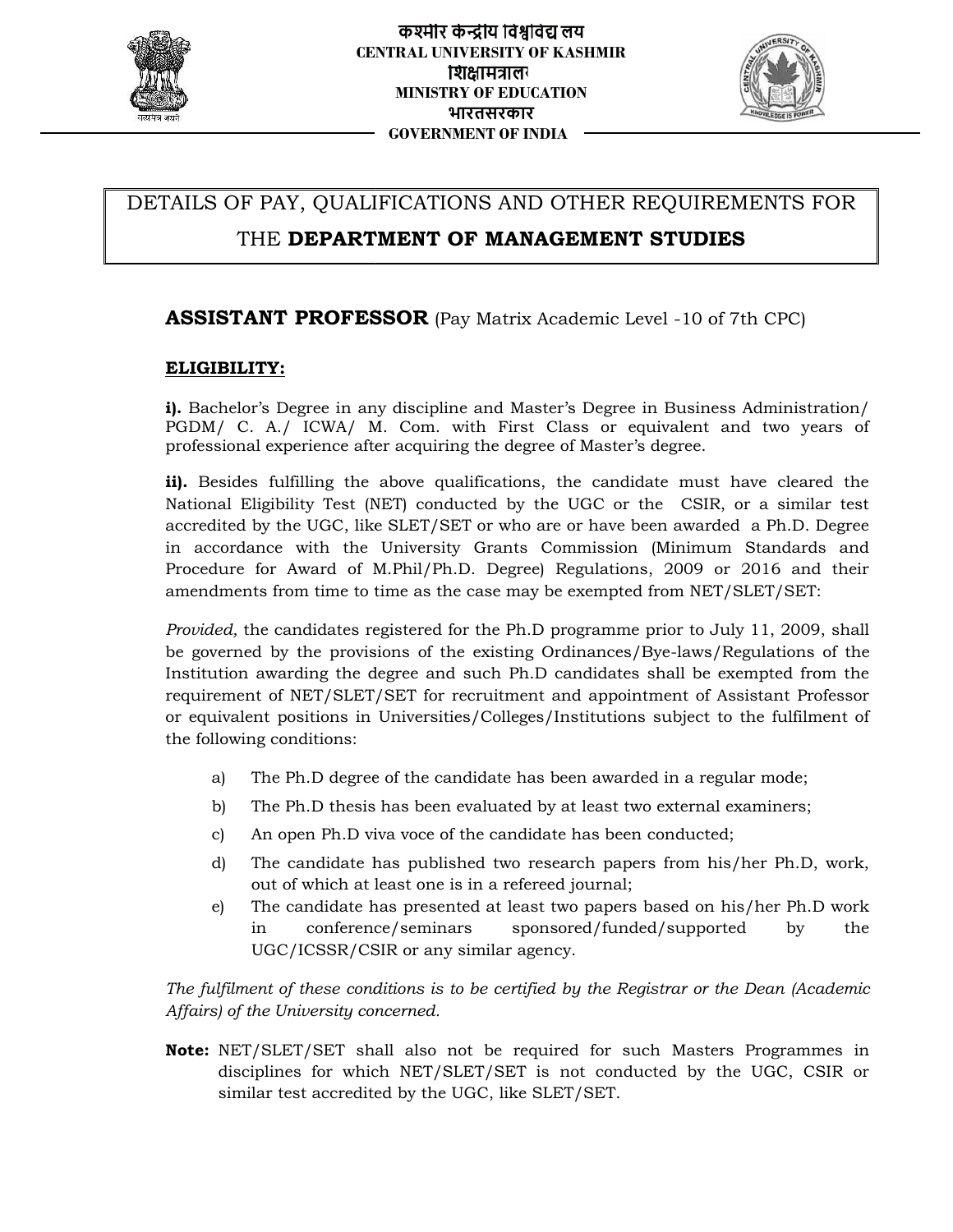



# DETAILS OF PAY, QUALIFICATIONS AND OTHER REQUIREMENTS FOR THE DEPARTMENTS OF **ELECTRONICS & COMMUNICATION ENGINEERING, INFORMATION TECHNOLOGY & CIVIL ENGINEERING:**

## **1. PROFESSOR** (Pay Matrix Academic Level -14 of 7th CPC)

## **ELIGIBILITY:**

**i).** Ph. D. degree in relevant field and First class or equivalent at either Bachelor's or Master's level in the relevant branch.

AND

**ii).** Minimum of 10 years of experience in teaching / research / industry out of which at l Minimum of 10 years of experience in teaching / research / industry out of which at l<br>east 3 years shall be at a post equivalent to that of an Associate Professor.

AND

**iii).** At least 6 research publications at the level of Associate Professor in SCI journals/ UGC/ AICTE approved list of journals and at least 2 successful Ph.D. guided as Supervisor / Co-supervisor till the date of eligibility of promotion. research publications at the level of Associate Professor in SCI journals/<br>C/ AICTE approved list of journals and at least 2 successful Ph.D. guided as<br>pervisor / Co-supervisor till the date of eligibility of promotion.<br>le Minimum of 10 years of<br>east 3 years shall be at<br>At least 6 research pul<br>UGC/ AICTE approved<br>Supervisor / Co-superv<br>At least 10 research pu<br>UGC/AICTE approved l<br>**SOCIATE PROFES<br>GIBILITY:**<br>Ph.D. degree in the rele<br>Master's l

OR

At least 10 research publications at the level of Associate Professor in SCI journals/ UGC/AICTE approved list of journals till the date of eligibility of promotion.

## **2. ASSOCIATE PROFESSOR** (Pay Matrix Academic Level -13A of 7th CPC)

## **ELIGIBILITY: ELIGIBILITY:**

**i)** Ph.D. degree in the relevant field and First class or equivalent at either Bachelor's or Master's level in the relevant branch **i)** Ph.D. degree in the relevant field and First class or equivalent at either Bachelor's or<br>Master's level in the relevant branch<br>**ii).** At least total 6 research publications in SCI journals / UGC / AICTE approved list

AND

journals.

AND

**iii).**Minimum of 8 years of experience in teaching / research / industry out of which at least 2 years shall be Post Ph.D. experience.

# **3. ASSISTANT PROFESSOR** (Pay Matrix Academic Level -10 of 7th CPC)

#### **ELIGIBILITY:**

**i)** B. E. / B. Tech. / B. S. and M. E. / M. Tech. / M. S. or Integrated M. Tech. in relevant branch with first class or equivalent in any one of the degrees.

**ii).** Besides fulfilling the above qualifications, the candidate must have cleared the National Eligibility Test (NET) conducted by the UGC or the CSIR, or a similar test accredited by the UGC, like SLET/SET or who are or have been awarded a Ph.D. Degree in accordance with the University Grants Commission (Minimum Standards and Procedure for Award of M.Phil/Ph.D. Degree) Regulations, 2009 or 2016 and their amendments from time to time as the case may be exempted from NET/SLET/SET: **GP PAY, QUALIFICATIONS AND OTHER RECOTEST SOFT AND CONFIGRATION CONFIGRATION CPARE RECOTENTS FOR EXPECTIVE EXPECTIVE CONFIGRATION RETOR, THE SECTION CREAT AND CONFIGRATION THE CONFIGRATION THE CONFIGRATION THE CONFIGRATIO** B. E. / B. Tech. / B. S. and M. E. / M. Tech. / M. S. or Integrated M. Tech. in relevant<br>branch with first class or equivalent in any one of the degrees.<br>Besides fulfilling the above qualifications, the candidate must have **INFORMATION T**<br> **R** (Pay Matrix Acade:<br>
ree in relevant field a<br>
ree in the relevant branching of 10 years of experiences<br>
s shall be at a post equences in the proced list of jc<br>
research publications<br>
E approved list of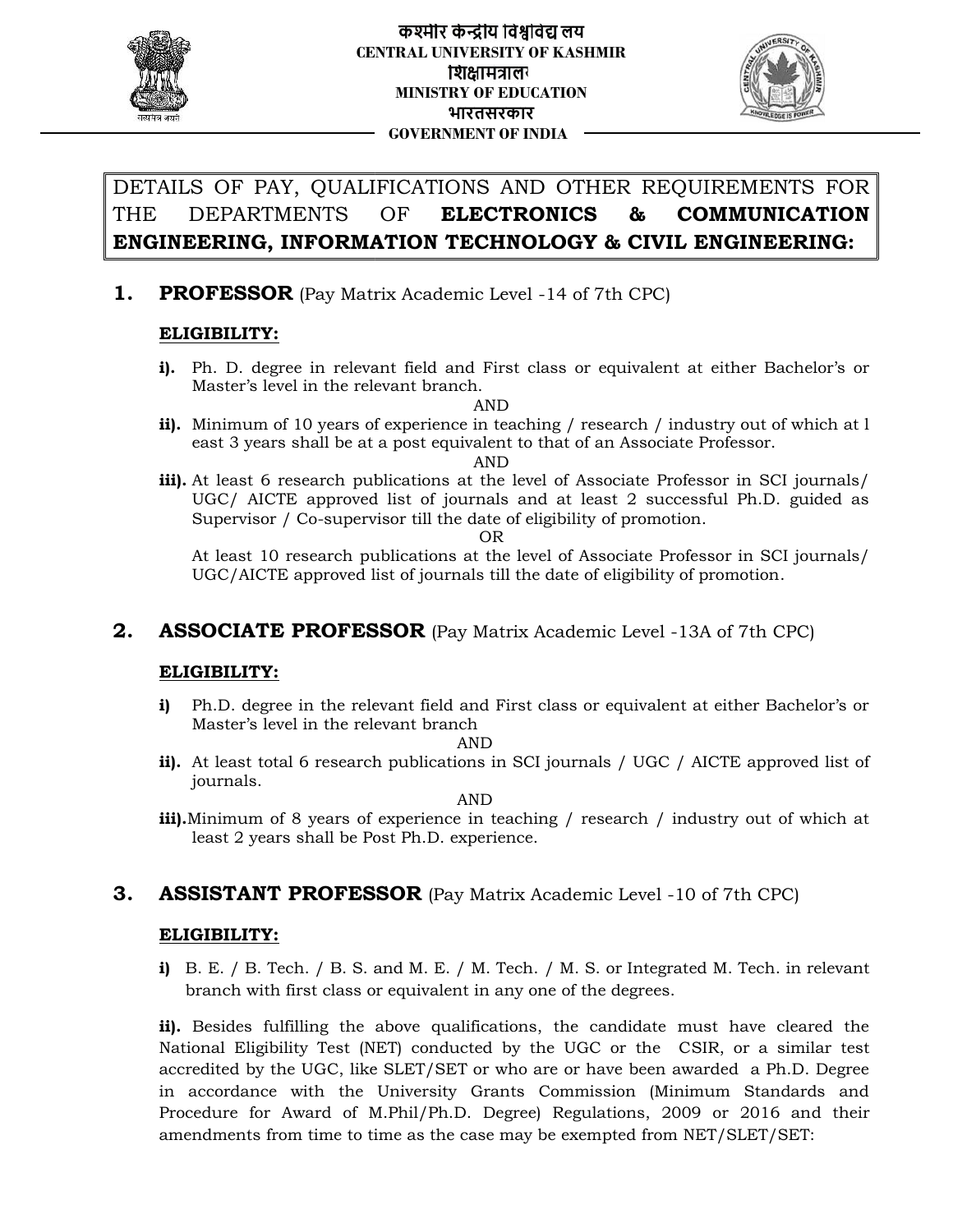



*Provided,* the candidates registered for the Ph.D programme prior to July 11, 2009, shall be governed by the provisions of the existing Ordinances/Bye-laws/Regulations of the Institution awarding the degree and such Ph.D candidates shall be exempted from the Institution awarding the degree and such Ph.D candidates shall be exempted from the<br>requirement of NET/SLET/SET for recruitment and appointment of Assistant Professor or equivalent positions in Universities/Colleges/Institutions subject to the fulfilment of the following conditions: registered for the Ph.D programme prior to July 11, 2009, shall<br>islons of the existing Ordinances/Bye-lawa/Regulations of the<br>degree and such <sup>pa</sup>n.D condidates abil the excepted from the<br>degree and such the H-19 condidate *Provided,* the candidates registered for governed by the provisions of the degree and requirement of NET/SLET/SET for requivalent positions in Universitic the following conditions:<br>
a) The Ph.D degree of the can b) The Ph

- a) The Ph.D degree of the candidate has been awarded in a regular mode;
- b) The Ph.D thesis has been evaluated by at least two external examiners;
- c) An open Ph.D viva voce of the candidate has been conducted;
- d) The candidate has published two research papers from his/her Ph.D, work, out of which at least one is in a refereed journal; by positions in Universities/Colleges/Institutions subject to the fulfilment of<br>onditions:<br>Th.D degree of the candidate has been awarded in a regular mode;<br>Th.D thesis has been evaluated by at least two external examiners;
- e) The candidate has presented at least two papers based on his/her Ph.D work in conference/seminars sponsored/funded/supported by the<br>UGC/ICSSR/CSIR or any similar agency. UGC/ICSSR/CSIR or any similar agency.

*The fulfilment of these conditions is to be certified by the Registrar or the Dean (Academic Affairs) of the University concerned.*

**Note:** NET/SLET/SET shall also not be required for such Masters Programmes in NET/SLET/SET shall also not be required for such Masters Programmes in<br>disciplines for which NET/SLET/SET is not conducted by the UGC, CSIR or similar test accredited by the UGC, like SLET/SET.

# DETAILS OF PAY, QUALIFICATIONS AND OTHER REQUIREMENTS FOR  $\; \; \|$ THE **DEPARTMENT OF PHARMACY DEPARTMENT OF**

**1. PROFESSOR** (Pay Matrix Academic Level -14 of 7th CPC)

## **ELIGIBILITY:**

**i).** Ph. D. degree in relevant field and First class or equivalent at either Bachelor's or Master's level in the relevant branch. D. degree in relev<br>ster's level in the re<br>imum of 10 years

#### AND

**ii).** Minimum of 10 years of experience in teaching / research / industry out of which at least 3 years shall be at a post equivalent to that of an Associate Professor. east 3 years shall be at a post equivalent to that of an Associate Professor.

AND

**iii).** At least 6 research publications at the level of Associate Professor in SCI journals/ UGC/ AICTE approved list of journals and at least 2 successful Ph.D. guided as Supervisor / Co-supervisor till the date of eligibility of promotion. research publications at the level of Associate Professor in SCI journals/<br>C/ AICTE approved list of journals and at least 2 successful Ph.D. guided as<br>pervisor / Co-supervisor till the date of eligibility of promotion.<br>le **iii).** At least 6 res<br>UGC/ AICTE<br>Supervisor / C<br>At least 10 re

OR

At least 10 research publications at the level of Associate Professor in SCI journals/ UGC/AICTE approved list of journals till the date of eligibility of promotion.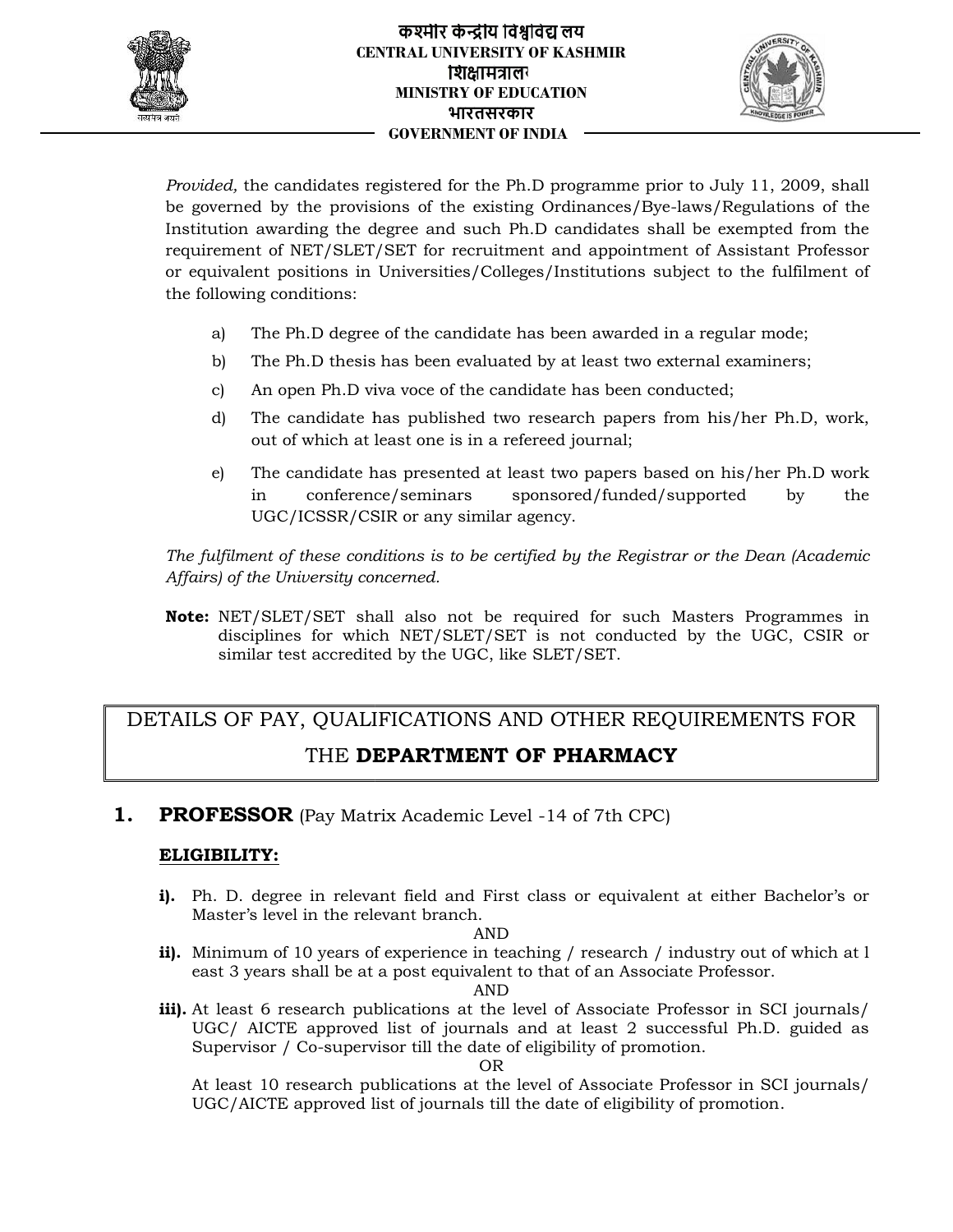



# **2. ASSOCIATE PROFESSOR** (Pay Matrix Academic Level -13A of 7th CPC) **ELIGIBILITY:**

**i)** Ph.D. degree in the relevant field and First class or equivalent at either Bachelor's or Master's level in the relevant branch

#### AND

**ii).** At least total 6 research publications in SCI journals / UGC / AICTE approved list of journals.

AND

**iii).**Minimum of 8 years of experience in teaching / research / industry out of which at least 2 years shall be Post Ph.D. experience.

# **3. ASSISTANT PROFESSOR** (Pay Matrix Academic Level -10 of 7th CPC)

## **ELIGIBILITY:**

**i)** B. Pharm. and M. Pharm. in the relevant specialization with First Class or equivalent in any one of the two degrees.

**ii).** Besides fulfilling the above qualifications, the candidate must have cleared the National Eligibility Test (NET) conducted by the UGC or the CSIR, or a similar test accredited by the UGC, like SLET/SET or who are or have been awarded a Ph.D. Degree in accordance with the University Grants Commission (Minimum Standards and in any one of the two degrees.<br> **ii).** Besides fulfilling the above qualifications, the candidate must have cleared the<br>
National Eligibility Test (NET) conducted by the UGC or the CSIR, or a similar test<br>
accredited by th amendments from time to time as the case may be exempted from NET/SLET/SET: n the relevant field and Frist claas or equivalent at either Bachelor's or in the relevant branch<br>
in the relevant branch<br>
S research publications in SCI journals / UGC / AICITE approved list of<br>
years of experience. in te B. Pharm. and M. Pharm. in the relevant specialization with First Class or equivalent<br>in any one of the two degrees.<br>Besides fulfilling the above qualifications, the candidate must have cleared the<br>onal Eligibility Test (N Ph.D. degree in the rele<br>Master's level in the rele<br>Master's level in the rele<br>At least total 6 research<br>journals.<br>Minimum of 8 years of<br>least 2 years shall be Pc<br>**SISTANT PROFES:**<br>GIBILITY:<br>B. Pharm. and M. Pharm<br>in any o

*Provided,* the candidates registered for the Ph.D programme prior to July 11, 2009, shall be governed by the provisions of the existing Ordinances/Bye-laws/Regulations of the Institution awarding the degree and such Ph.D candidates shall be exempted from the Institution awarding the degree and such Ph.D candidates shall be exempted from the<br>requirement of NET/SLET/SET for recruitment and appointment of Assistant Professor or equivalent positions in Universities/Colleges/Institutions subject to the fulfilment of the following conditions: *Provided,* the candidates registered for the provisions of the Institution awarding the degree and requirement of NET/SLET/SET for r or equivalent positions:<br>a) The Ph.D degree of the can b) The Ph.D degree of the can b)

- a) The Ph.D degree of the candidate has been awarded in a regular mode;
- b) The Ph.D thesis has been evaluated by at least two external examiners;
- c) An open Ph.D viva voce of the candidate has been conducted;
- d) The candidate has published two research papers from his/her Ph.D, work, out of which at least one is in a refereed journal; by positions in Universities/Colleges/Institutions subject to the fulfilment of<br>onditions:<br>Ph.D degree of the candidate has been awarded in a regular mode;<br>Ph.D thesis has been evaluated by at least two external examiners;
- e) The candidate has presented at least two papers based on his/her Ph.D work in conference/seminars sponsored/funded/supported by the<br>UGC/ICSSR/CSIR or any similar agency. UGC/ICSSR/CSIR or any similar agency.

*The fulfilment of these conditions is to be certified by the Registrar or the Dean (Academic these be The fulfilment of these conditions is to b*<br>*Affairs) of the University concerned.* 

**Note:** NET/SLET/SET shall also not be required for such Masters Programmes in **Note:Note:** NET/SLET/SET shall also not be required for such Masters Programmes in<br>disciplines for which NET/SLET/SET is not conducted by the UGC, CSIR or similar test disciplines for which NET/SLET/SET is not<br>accredited by the UGC, like SLET/SET.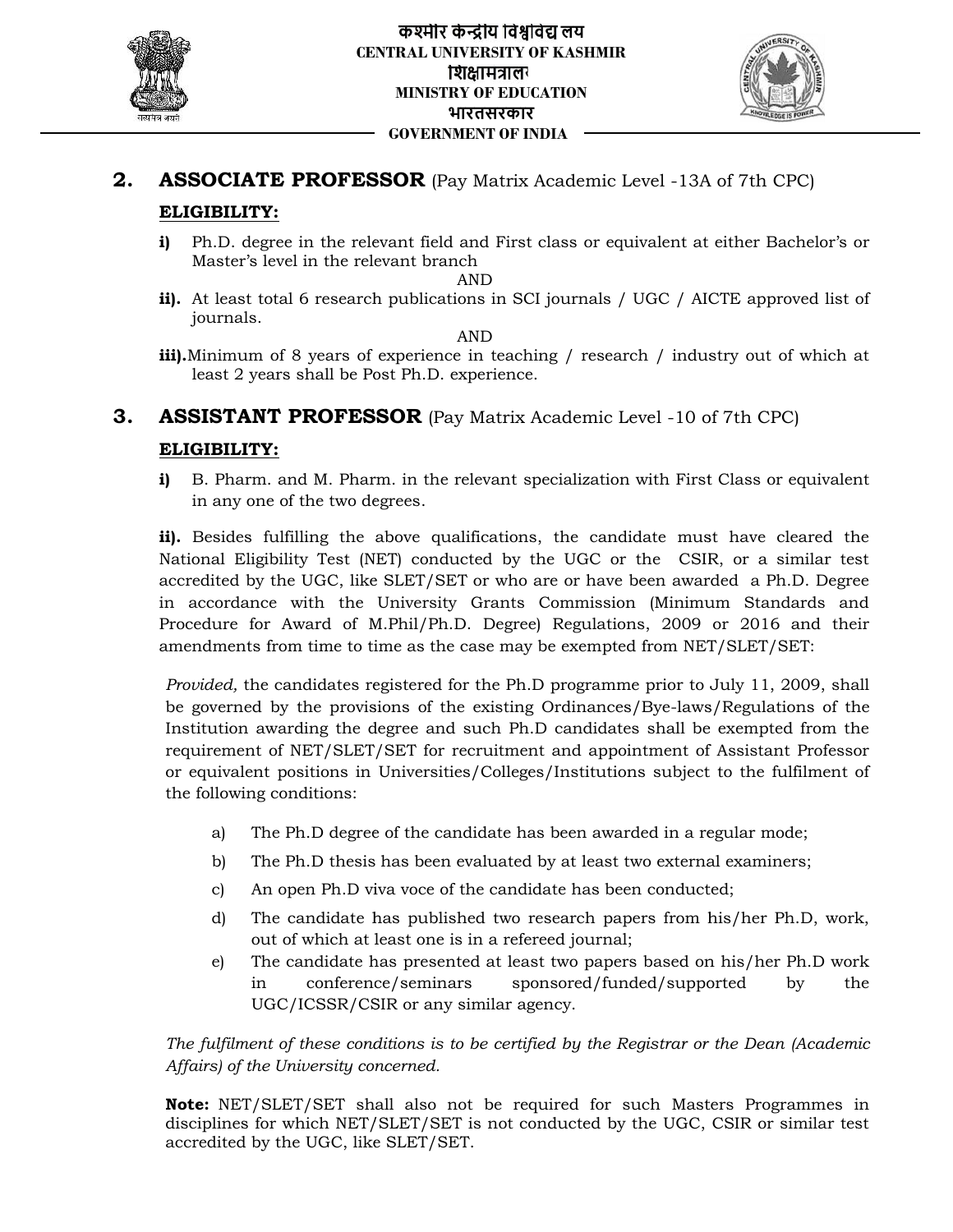



## **TERMS & CONDITIONS:**

- 1. The eligibility for recruitment of the faculty under this notification has been framed as per the latest UGC Regulations (on Minimum Qualifications for Appointment of Teachers and other Academic Staff in Universities and Colleges and other Measures for the Measures for Maintenance of Standards in Higher Education, **2018**)/ AICTE Regulations-2019/ NCTE Regulations-2019 and their Amendments issued by their regulatory bodies from time to time enent of the faceulty under this notification has been framed as<br>
from the minimum Qualifications for Appointment of Teacheres<br>
in This Universities and Colleges and other Meantace for the<br>
1911 in Universities and College 1. The eligibility for recruitment of the factuly under this notificat that the factor same of the factoric Mathimian Qualifications for Antiniteration of Miniterials and Colleges and Colleges and colleges and colleges an
- 2. In addition to Guidelines / Procedures issued by MHRD vide notifications No. F.No.33- 9/2011- TS.III, dated 30th Nov. 2017, 04th Dec., 2017 and 31st January, 2018, F.No.33-9/2011-TS.III, dated 16th April, 2019, any other relevant notifications, issued by MHRD/UGC/AICTE/NCTE or any other relevant regulatory body till the date of interview, shall also be applicable to this advertisement. lition to Guidelines / Procedures issued by MHRD vide notifications No. F.No.33-<br>1- TS.III, dated 30th Nov. 2017, 04th Dec., 2017 and 31st January, 2018,<br>33-9/2011-TS.III, dated 16th April, 2019, any other relevant notific
- 3. Since, the vacancies reserved for EWS category are not to be carried to the next recruitment year/cycle as backlog: therefore, in case the vacancies reserved for EWS could not be filled up due to non-availability of suitable/eligible candidate(s) belonging to EWS category such vacancies shall be filled by UR candidates in the same recruitment year/cycle.
- 4. The Selection Committee has the discretion to fill or not to fill up the posts advertised by the University in this notification due to non-availability of suitable candidate/s. No candidate/s reserves any claim for filling the vacancies mentioned in this advertisement.
- 5. The period of experience rendered by a candidate on part-time basis, daily wages, guest faculty / visiting faculty, will not be counted while calculating the valid experience for short listing the candidates for presentation and/or interview for the post of Assistant Professor. Only fulltime PG/UG experience shall be counted for short-listing the candidates for Assistant Professor as per the format enclosed **(Annexure-I)** the University in this notification due to non-availability of suitable candidate/s. No candidate/s reserves any claim for filling the vacancies mentioned in this advertisement.<br>The period of experience rendered by a candi
- candidates for Assistant Professor as per the format enclosed **(Annexure-I)**<br>6. Application Fee: All applications must be accompanied by a non-refundable processing fee or processes prescribed through online mode**.**
- 7. Persons with Disability shall be considered subject to availability and suitability of positions as per reservation norms.
- 8. Candidates who wish to apply for more than one department or more than one post in same department, should apply separately for each department/post and separate application must be submitted for each department/post along with requisite fee. with Disability shall be considered subject to availability and suitability of<br>as per reservation norms.<br>So who wish to apply for more than one department or more than one post in<br>partment, should apply separately for each
- 9. The candidates for the posts of Professor & Associate Professor must enter the relevant Research / Academic score in the Format provided as **Table – 1**. The Research score The score provided against the given categories in each column must be supported by the documentary evidence, without which no claim on account of Research / Academic score would be entertained.
- 10.The date for determining eligibility of candidates in every respect i.e. qualifications, experience and preferred age limit etc. shall be considered as on the closing date, i.e. the last date of the submission of online application form.
- 11.All the relevant information/ updates shall be uploaded on University website. The candidates are advised to remain in-touch with the University website www.cukashmir.ac.in and notifying the same in newspapers shall not be obligatory on University part. against the given categories in each column must be supported by the<br>ary evidence, without which no claim on account of Research / Academic score<br>entertained.<br>for determining eligibility of candidates in every respect i.e.
- 12.The Institute shall retain the application forms of non-shortlisted candidates and non selected candidates only for three months after the completion of recruitment process.
- 13.Applications which are not supported by submission of fee of ₹1500/- (Rs. 750/- for SC/ST/PWD Candidates) shall be summarily rejected. No correspondence shall be entertained in this regard. shall retain the application forms of non-shortlisted candidates and non-<br>dates only for three months after the completion of recruitment process.<br>which are not supported by submission of fee of  $\text{\&}1500/-$  (Rs. 750/- fo
- 14.For those candidates who are in service (Govt. / Semi Govt. / PSUs / Universities / Educational Institutions), their application/s must be forwarded through proper channel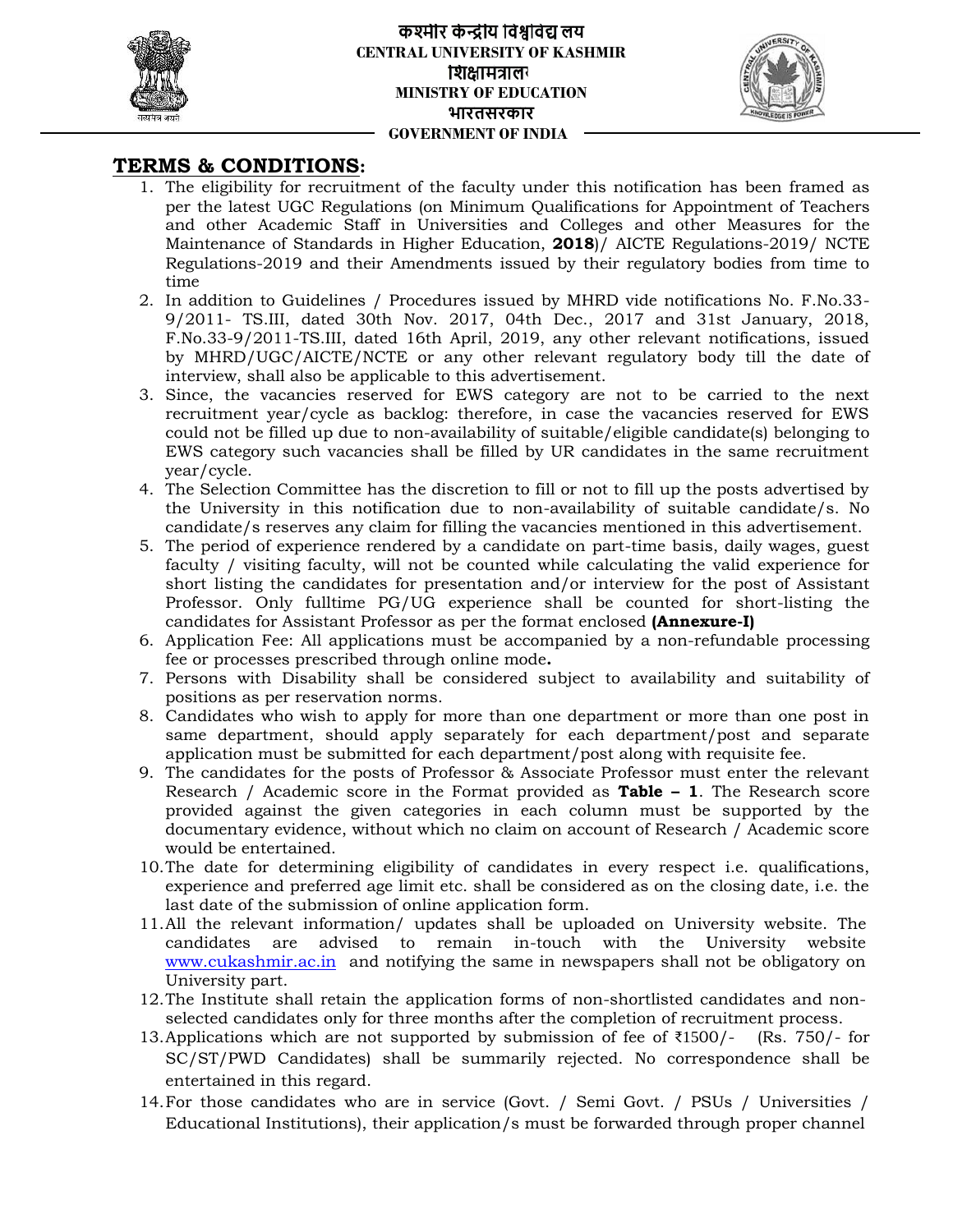

### **लय लयCENTRAL UNIVERSITY OF KASHMIR** शिक्षामत्रालर **MINISTRY OF EDUCATION भारतसरकार GOVERNMENT OF INDIA**



and should furnish "No Objection Certificate" from the Competent Authority of the serving organization, at the time of presentation and/or interview otherwise they may not be allowed to appear in the presentation and/or interview. However, they can submit the advance copy of the application form.

- 15.In case of all advertised positions, the application form must be accompanied by detailed curriculum vitae giving details of academic qualifications, experience, published work etc. The publication part in the CV should invariably contain details with regard to the title of the journal/book, title of the research paper, Vol No, Page Nos, year of publication, ISSN/ISBN, sole author/co-authors/joint publication, refereed/non refereed, indexed/non-indexed and local/national/international status etc or as reflected in the online application form. These details shall be used to verify the Research/ Academic Score claim. is three of presentation and/or interview otherwise they may not<br>eigner in the prosecutation and/or interview. However, they can submit the<br>asticals of academic qualifications, experience, published work<br>in the CV should i be allowed to appear in the presentation and/or interview. However, they can submit the<br>advance copy of the application form.<br>In case of all advertised positions, the application form must be accompanied by detailed<br>curric Vol No, Page Nos, year of<br>publication, refereed/non-<br>onal status etc or as reflected<br>sed to verify the Research/ and should furnion "No Objection Certificative" from the Competent And and should furnion serving organization, at the time of presentation and/or interview otherwise<br>15. The altowed to altowed the presentation and/or int
- 16. For the posts of **Professor:** a minimum of 10 research publications in the peer-reviewed or UGC-listed journals and a total research score of 120 as per the criteria given in Annexure-II, Table 1
- 17.For the posts of **Associate Professor:** a minimum of seven publications in the peer reviewed or UGC-listed journals and a total research score of Seventy five (75) as per the criteria given in **Annexure-II, Table- 1.** 17. For the posts of **Associate Professor:** a minimum of seven publications in the peer-<br>reviewed or UGC-listed journals and a total research score of Seventy five (75) as per the<br>criteria given in **Annexure-II, Table- 1.**
- mentioned in the notification, the candidate must have cleared the National Eligibility Test (NET) conducted by the UGC or the CSIR, or a similar test accredited by the UGC, like SLET/SET or who are or have been awarded a Ph.D. Degree in accordance with the University Grants Commission (Minimum Standards and Procedure for Award of M.Phil/Ph.D. Degree) Regulations, 2009 or 2016 and their amendments from time to<br>time as the case may be exempted from NET/SLET/SET. time as the case may be exempted from NET/SLET/SET. ate must have cleared the National Eligibility<br>CSIR, or a similar test accredited by the UGC,<br>varded a Ph.D. Degree in accordance with the<br>m Standards and Procedure for Award of

**Note:** NET/SLET/SET shall also not be required for such Masters Programmes in disciplines **Note:** NET/SLET/SET shall also not be required for such Masters Programmes in disciplines<br>for which NET/SLET/SET is not conducted by the UGC, CSIR or similar test accredited by the UGC, like SLET/SET

- 19.Candidates applying for the post of Assistant Professor shall provide complete details with regard to their academic qualifications, research publications, teaching/research experience etc supported by documentary evidence. These details shall be used for short-Candidates applying for the post of Assistant Professor shall provide complete details<br>with regard to their academic qualifications, research publications, teaching/research<br>experience etc supported by documentary evidence only on the performance in the interview.
- 20.Short-listing shall be done as per the format enclosed as **Table-2,** for the post of Assistant Professor.
- 21.Candidates applying for the post of Professor & Associate Professor shall necessarily upload self-attested copies of top ten (two copies each) & top seven (two copies each) fulllength research papers /books respectively, along with their applications. the performance in the interview.<br>sting shall be done as per the format enclosed as **Table-2**, for the post of<br>nt Professor.<br>ates applying for the post of Professor & Associate Professor shall necessarily<br>self-attested cop 21. Candidates applying for the post of Prof<br>upload self-attested copies of top ten (two<br>length research papers /books respectively
- 22. Ph.D candidates (without NET/SLET) applying for the posts of Assistant Professor are<br>required to upload a certificate in the prescribed format **(Annexure IV or V as per** required to upload a certificate in the prescribed format **(Annexure – IV or V as per or applicability)** from the concerned University to the effect that their Ph.D degree is in accordance with '*UGC (Minimum standards and procedure for awards of M.Phil/Ph.D degree) awards degree)*accordance with 'UGC (Minimum standards and procedure for award<br>Regulation 2009 or 2016 & their amendments from time to time.
- 23.Candidates seeking reservation under OBC category are required to upload certificate on 23. Candidates seeking reservation under OBC category are required to upload certificate on the format prescribed by the Government of India, Department of Personnel & Training **(Annexure-VI)**. Further, they shall submit the declaration given at the end of the **(Annexure-VI)**application form. application form. 23. Candidates seeking reservation under OBC category are required to upload certificate on the format prescribed by the Government of India, Department of Personnel & Training (**Annexure-VI**). Further, they shall submit t
- 24.Candidate applying for the post(s) reserved for EWS, must upload a certificate on the December, 2022
- 25.All updates to this advertisement including corrigendum, amendment, if any, will be hosted on the University website only and the candidates are advised to check the website periodically for updates. December, 2022<br>25.All updates to this advertisement including corrigendum, amendment, if any, will<br>hosted on the University website only and the candidates are advised to check<br>website periodically for updates.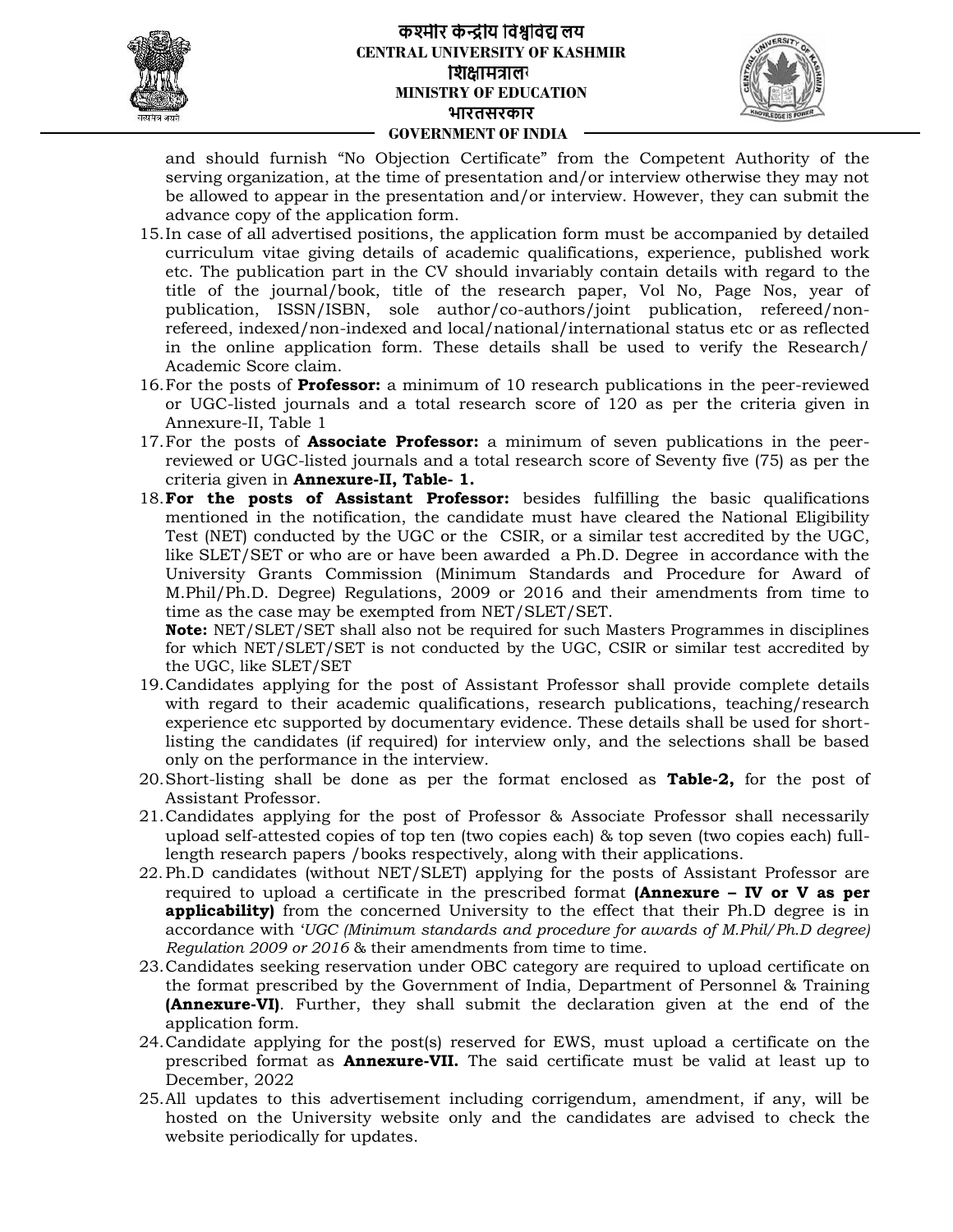

## **लय लयCENTRAL UNIVERSITY OF KASHMIR** शिक्षामंत्रालर **MINISTRY OF EDUCATION भारतसरकार GOVERNMENT OF INDIA**



- 26.Relaxation of 5% shall be allowed at the Bachelor's as well as at the Master's level for the candidates belonging to Scheduled Caste/Scheduled Tribe/Other Backward Classes (OBC)(Non-creamy Layer)/Differently abled ((a) Blindness and low vision; (b) Deaf and Hard of Hearing; (c) Locomotor disability including cerebral palsy, leprosy cured, dwarfism, acid-attack victims and muscular dystrophy; (d) Autism, intellectual disability, specific learning disability and mental illness; (e) Multiple disabilities from amongst persons under (a) to (d) including deaf-blindness) for the purpose of eligibility and assessing good academic record for direct recruitment. The eligibility marks of 55% marks (or an equivalent grade in a point scale wherever the grading system is followed) and the relaxation of 5% to the categories mentioned above are permissible, based only on the qualifying marks without including any grace mark procedure. allowed the Bacheloirs as well as at the Massier's level for the matter of the Massier's comotor disability including cerebral palay. (Figure and Concordor disability). Differently abled ((a) Binduclas and the scheduled cl including deaf-blindness) for the purpose of eligibility and<br>d academic record for direct recruitment. The eligibility marks of 55%<br>equivalent grade in a point scale wherever the grading system is followed)<br>ation of 5% to 26. Relaxation of 5% shall be allowed at the Bacheloir as well as a true Man in the continue contribution creamy Layer) (DCP(Non creamy Layer) (Dependent of the star and a muscular particle (iii) Elimintens and low vissio
- 27.Relaxation of 5% shall be provided, (from 55% to 50% of the marks) to the Ph.D. Degree holders who have obtained their Master's Degree prior to 19 September, 1991.
- 28.A relevant grade which is regarded as equivalent of 55%, wherever the grading system is followed by a recognized university, at the Master's level shall also be considered valid. Relaxation of 5% shall be provided, (from 55% to 50% of the marks) to the Ph.D. Degree<br>holders who have obtained their Master's Degree prior to 19 September, 1991.<br>A relevant grade which is regarded as equivalent of 55%, w
- 29.The Caste/Tribe/Community certificates in the proforma prescribed and issued by any of the authorities stated in the OM No. 36012/6/88-Estt. (SCT), dated 24.4.1990 and OM No. 36012/22/93-Estt. (Res.), dated 15.11.1993, GoI, No. 36028/1/2014-Estt (Res), dated 3rd September, 2015will only be accepted as sufficient proof in support of a candidates claim belonging to Schedule Caste/ Schedule Tribe/ Other Backward Class. Relevant Caste/Tribe/Community certificates are required to be uploaded with duly completed application form. No other certificate will be accepted as a sufficient proof.

The caste of the candidate must be in the state-wise central list of SCs given at http://socialjustice.nic.in/UserView/PrintUserView?mid=76750

## or

#### http://socialjustice.nic.in/UserView/index?mid=76750

The caste of the candidate must be in the state-wise central list of STs given at https://tribal.nic.in/ST/LatestListofScheduledtribes.pdf

- 30.OBC certificate submitted in support of the claim of reservation under this category (Non-Creamy Layer) must have been issued on or after 31st March, 2018.The certificate should clearly mention that the candidate belongs to non-creamy layer and the caste of the candidate must be in the state-wise central list of OBCs given at http://www.ncbc.nic.in/User\_Panel/CentralListStateView.aspx.
- 31.Persons with disability (PwD) shall be required to upload the Disability/Medical Certificate in the proforma prescribed and issued by the competent medical authorities for the purpose of employment as per Government of India norms with duly completed application form. Persons suffering from not less than 40%of the disability shall only be eligible for the benefit of reservation under this category. The certificate will be rejected if the disability is less than 40%. dated 3rd September, 2015will only be accepted as sufficient proof in support of a<br>deardidates claim belonging to Schedule Caste/ Schedule Tribe/ Other Backward Class.<br>Relevant Caste/Schemmuity certificates are required t
- 32.The time taken by candidates to acquire M.Phil. and / or Ph.D. Degree shall not be considered as teaching/ research experience to be claimed for appointment to the teaching positions. Further the period of active service spent on pursuing Research Degree simultaneously with teaching assignment without taking any kind of leave, shall be counted as teaching experience for the purpose of direct recruitment/ promotion.
- 33.The reservation for the SC/ST/OBC/PwD/EWS candidates shall be as per the Govt of India norms.
- 34.The appointment under reserved category is provisional and subject to the certificate being verified through the proper channels. If the verification reveals that the claim of the candidate to belong to a particular category is false, his/her services will be terminated forthwith without assigning any further reasons and without prejudice to such further action as may be taken under the provisions of Indian Panel Code for production of false Panel for certificates.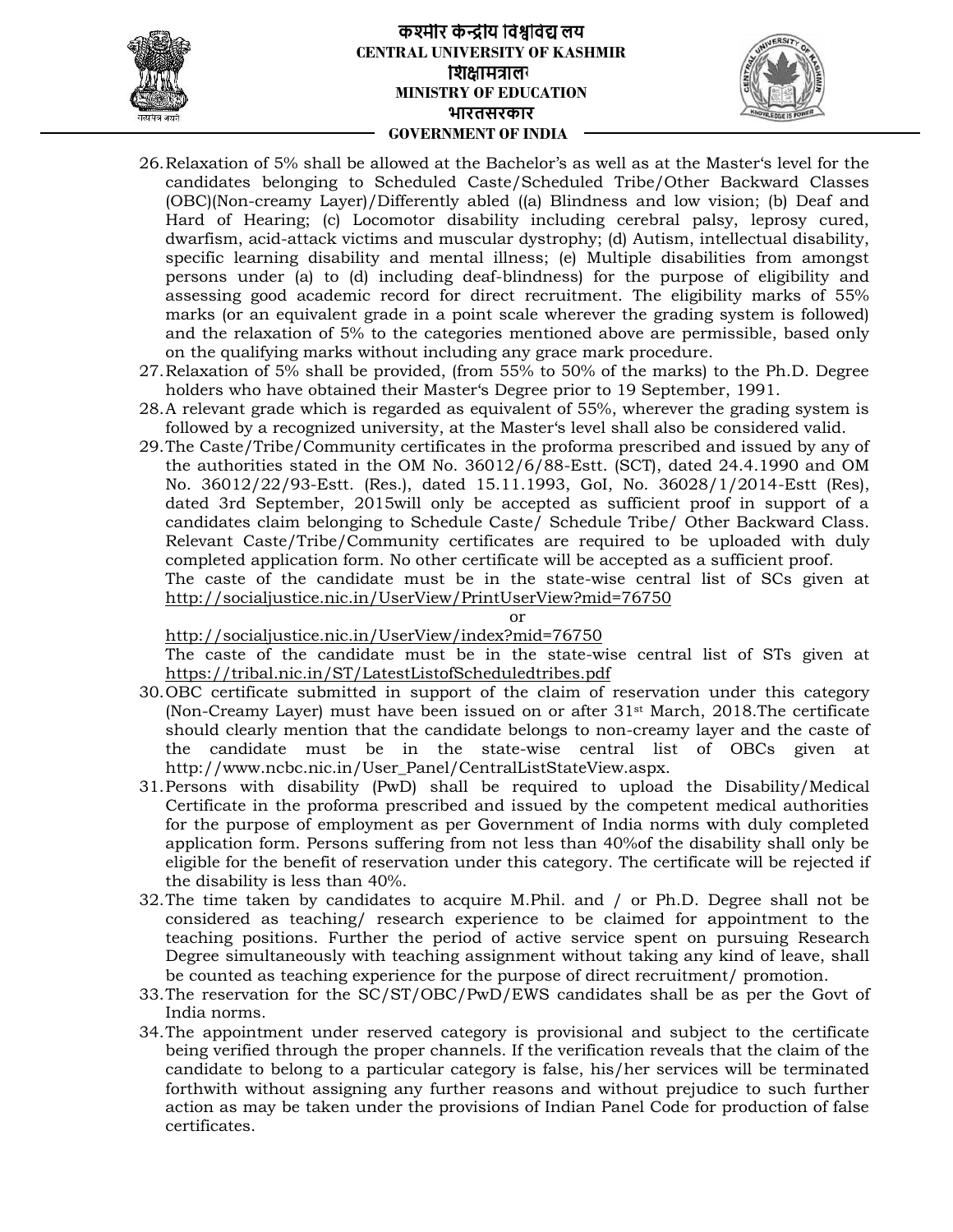

## **लय लयCENTRAL UNIVERSITY OF KASHMIR** शिक्षामंत्रालर **MINISTRY OF EDUCATION भारतसरकार GOVERNMENT OF INDIA**



- 35.Candidates who have been awarded Ph.D/Masters/Bachelors degree from foreign Universities should enclose "Equivalence Certificate" issued by Association of Indian Universities, New Delhi, without which their degrees will not be considered.
- 36.The selected candidates shall be appointed under a written contract.
- 37.Subjects/disciplines to be considered as the concerned/allied/relevant wherever mentioned above, shall be decided by the screening/expert committee/s constituted by the University. Further, preference will be given to those candidates who have done their masters degree in concerned subject. by the screening/expert committee/s constituted by<br>will be given to those candidates who have done their<br>t.<br>of instruction in the University is English.
- 38.Except for the Languages, medium of instruction in the University is English.
- 39.The recruitment to the advertised posts shall be carried out in accordance with the accordance prevalent UGC/University/GOI norms.
- 40.Age of superannuation is 65 years.
- 41.All the appointees including the in-service candidates shall be governed by the New shall Pension System (NPS) introduced by Govt of India.

## 42.**The University reserves the right:**

- a. To withdraw the advertisement either partly or wholly at any time without assigning any reason to this effect.
- b. To fill or not to fill up some or all the posts advertised for any reasons whatsoever.
- c. To increase/decrease the number of posts at the time of selection and make appointments accordingly.
- 43.The prescribed essential qualifications are the minimum and the mere possession of the same does not entitle candidates to be called for the interview.
- 44.For the post/s of Assistant Professor where the number of applications received in response to an advertisement is large and it is not feasible or convenient to interview all the candidates, the University at its discretion, may restrict/shortlist the number of candidates on the basis short-listing criteria given by the UGC in its latest Regulations- 2018 and the same is reproduced in this advertisement as (Table-2). candidates on the basis short-listing criteria given by the UGC in its latest Regulations-<br>2018 and the same is reproduced in this advertisement as (Table-2).<br>45.The process of selection shall be by a presentation/ intervi who have been awarded Pha Pha Massiers (Bachcora degree from foreign degree from enclose New Defini which their degrees will not be considered.<br>
However, bein being the sinus that there degrees will not be considered.<br>
New 42. **The University reserves the right:**<br>
a. To withdraw the advertisement either partly or wholly at any time without<br>
assigning any reason to this effect.<br>
b. To fill or not to fill up some or all the posts advertised f 35. Candidates who have been evented FBL/Matters/Bachtons degree from  $\alpha$ . Universities should endobe "Equivalence Certificate" assued by Association of the method of the considered considered as the consented in the con
- 
- 46.All certificates, which are not in either English or Hindi, need to be translated preferably<br>to either English or Hindi and the same shall be self-attested. to either English or Hindi and the same shall be self-attested.
- 47.Central University of Kashmir will not be responsible for any loss of e-mail, loss of any Central University of Kashmir will not be responsible for any loss of e-mail, loss of any<br>communication due to wrong address provided by the candidate, unsuccessful transaction by Payment Gateway etc.

## **GENERAL INSTRUCTIONS:**

- 1. Before applying for a post, candidates are advised to satisfy themselves about their eligibility.
- 2. The PWD candidates with less than 40% of relevant disability shall not be considered.
- 3. No TA/DA will be paid for attending interview. However, for outstation SC/ST/PWD candidates second class railway to and fro fare on shortest route will be reimbursed after attending the interview. This is not admissible to SC/ST/PWD candidates who are already employed in the Central/ State Government services. ignity of a post, candidates are advised to satisfy themselves about their undidates with less than 40% of relevant disability shall not be considered.<br>will be paid for attending interview. However, for outstation SC/ST/PW
- 4. In-service candidates shall route their applications through proper channel which should essentially reach the office by or before the conduct of the interviews. However, they must submit an advance copy of the application form before the last date.
- 5. Applications not accompanied by necessary supporting documents, self-attested copies of degree certificates/ marks sheets/experience certificate/category certificate (if of degree certificates/ marks sheets/experience certificate/category certificate (if<br>applicable) issued by the competent authority and the incomplete applications shall be rejected summarily.
- 6. If the space provided in application form is insufficient, information may be given on a separate sheet duly signed by the candidate and the same may be attached with the application. summarily.<br>ace provided in application form is insufficient, information may be given on a<br>sheet duly signed by the candidate and the same may be attached with the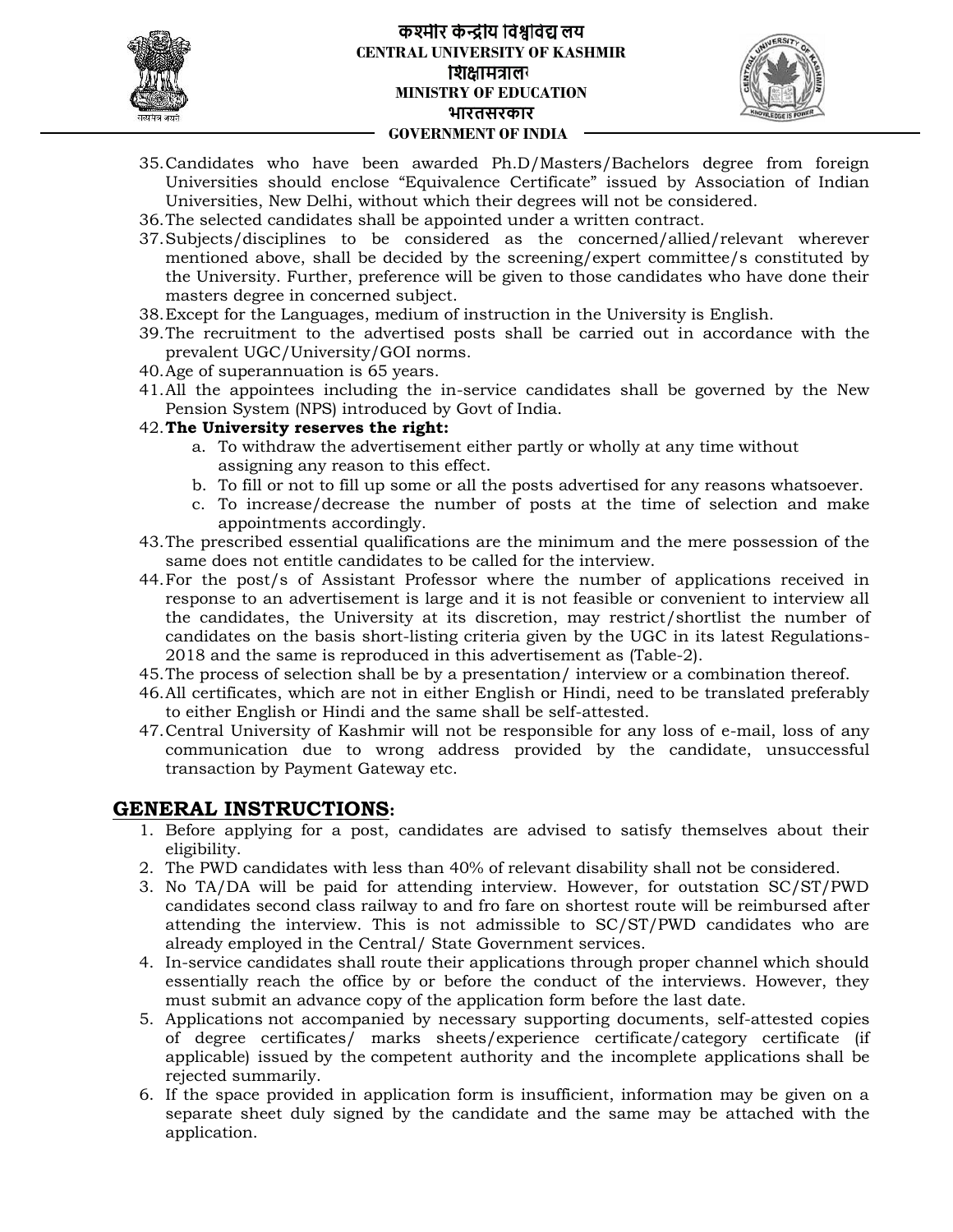

### **लय लयCENTRAL UNIVERSITY OF KASHMIR** शिक्षामत्रालर **MINISTRY OF EDUCATION भारतसरकार GOVERNMENT OF INDIA**



- 7. Candidates are advised to attach a duly signed list of enclosures with the application form.
- 8. The eligibility of candidates will be determined as on the last date fixed for receipt of application forms.
- 9. Candidates in their own interest are advised to remain in touch with the University website www.cukashmir.ac.in. They should also regularly check their email account for updates. Issuance of notifications in the newspapers or sending postal letters is not obligatory on the part of the University.
- obligatory on the part of the University.<br>10. Any change of address given in the application form should at once be communicated to the University.
- 11. The University shall verify the antecedents/documents uploaded/submitted by the candidates at the time of appointment or any time during the tenure of the service. In case, it is detected that the documents submitted are fake or the candidate has a clandestine antecedents/background and has suppressed the said information, his/her services shall be terminated forthwith. In time of appointment or any time during the tenure of the service. In<br>the definition and has suppressed the said information, his/her<br>erminated forthwith.<br>In non-smust be submitted for each post.<br>In not be responsible fo
- 12.Separate applications must be submitted for each post.
- 13.The University will not be responsible for any postal delay.
- 14.In case the last date fixed for receipt of applications is declared a holiday/closed day, next working day shall be deemed to be the last date for receiving the forms.
- 15.In case of any dispute, any suit or legal proceedings against the University, the jurisdiction shall be restricted to the Courts at Srinagar, J&K.

## **HOW TO APPLY?**

The online prescribed application form is available on the University website (www.cukashmir.ac.in). The application form along with payment of non-refundable application fee Rs. 1500/- is to be submitted online. However, the candidates belonging to SC, ST & PwD are required to pay only Rs. 750/-(N.R) as application fee**.** Payment of application fee can be made online via link available on University website (www.cukashmir.ac.in). The candidates need to apply online only by or before **30th June, 2022** and submit the downloaded application need to apply online only by or before **30<sup>th</sup> June, 2022** and submit the downloaded application<br>form along with relevant documents (Qualification Certificates/Exp. Certificates/ Research Publications etc.) at Recruitment Section, Central University of Kashmir, Green Campus Ganderbal-191201 in person or by post by or before **9th July, 2022**. Applications received after the last date shall be summarily rejected and no further correspondence shall be entertained in this regard. All the candidates in their own interest are required to keep in touch with the University website. No individual communication shall be made with any candidate. to attach a duly signed list of enclosures with the application<br>
Interest are the diverse are developed to remain in totach with the University<br>
interest are developed to remain in totach with the University<br>
differentiati Central University of Kashmir, Green Campus<br>before **9th July, 2022**. Applications received after<br>no further correspondence shall be entertained in 7. Candidates are advised to attach a duly signed list of enclosure<br>
8. Ten cliptiblity of cardiotates will be determined as on the last<br>
16. The cliptical formation and the determined as on the last<br>
9. Cardidates in the



#### **No. 03 of 2022 No. 03Dated: 07-05 -2022**

#### **For Assistance Please Contact:**

- 1. Queries related to eligibility & other similar issues = 9469684022/9596083960/
- 2. Queries related to submission of online application form/s = 7006969538/7006416585/7006027376
- 2. Queries related to submission of online application form/s = 7006969538/7006416585/70060273<br>3. Queries related to submission of online application fee/University website = 9622997703/
- 7006544029/9596331774

#### **Copy forwarded for information to the: to**

- 1. Secretary, Ministry of Human Resource Development, Department of Higher Education, Govt. of<br>India, Shastri Bhawan, New Delhi<br>2. Secretary U.G.C, Bahadurshah Zafar Marg, New Delhi 110002. India, Shastri Bhawan, New Delhi
- 2. Secretary U.G.C, Bahadurshah Zafar Marg, New Delhi 110002.
- 3. Secretary General, Association of Indian Universities, AIU House, 16, Comrade Indrajit Gupta Marg New Delhi-110002 Association of Indian Universities, AIU House, 16, Comrade<br>1002<br>ucation, Department, Govt. of J&K, Civil Secretariat, Srinagar.<br>1, Govt. of Jammu and Kashmir, Polo View, Srinagar.<br>al newspapers.
- 4. Secretary Higher Education, Department, Govt. of J&K, Civil Secretariat, Srinagar.
- 5. Director Information, Govt. of Jammu and Kashmir, Polo View, Srinagar.
- 6. Daily local & national newspapers.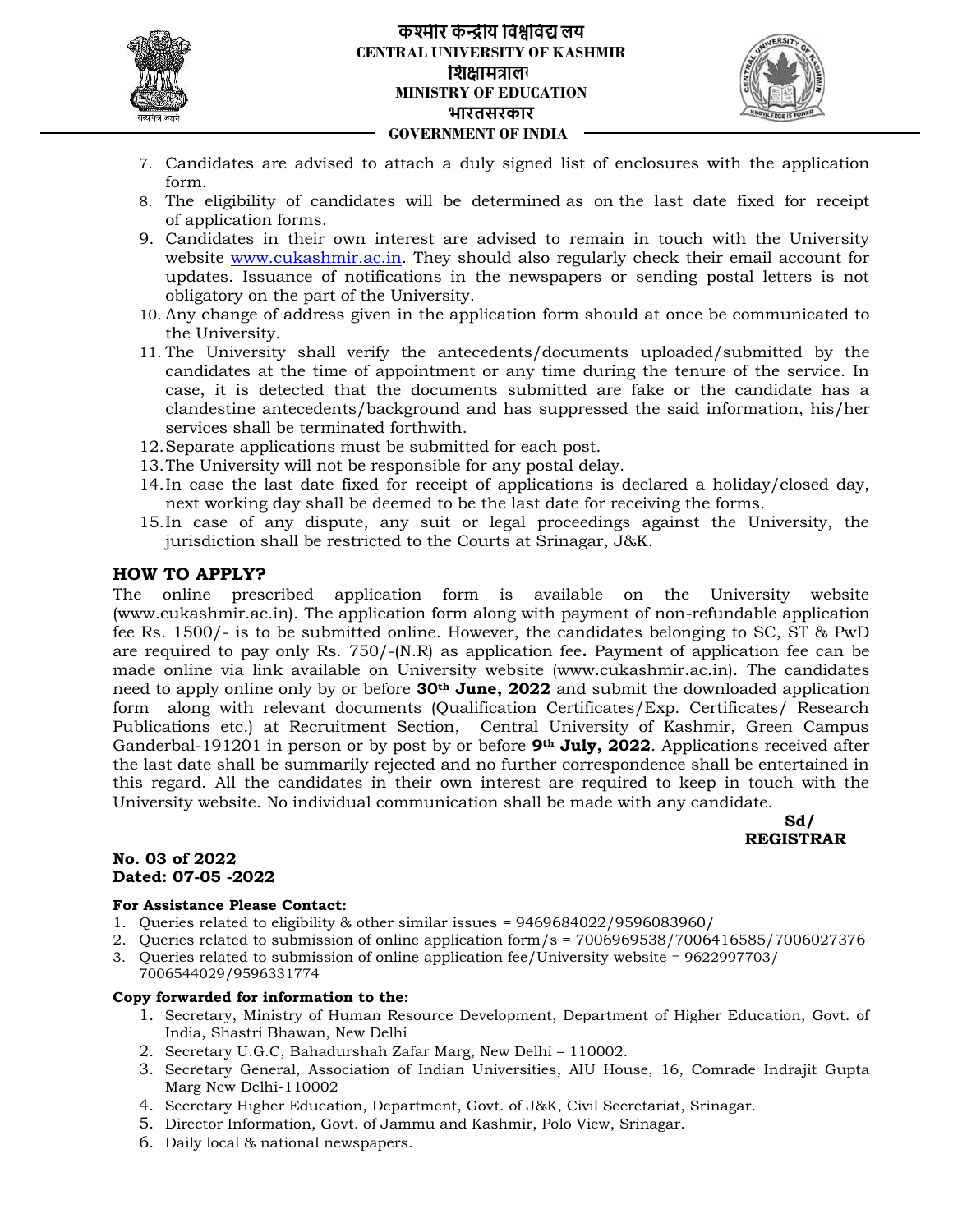



**Annexure-I**

# **Format of Experience Certificate for the post of Assistant Professor in Central University of Kashmir Kashmir**

|                                      | at <u>manner and manner and manner and manner and manner and manner and manner and manner and manner and manner and manner and manner and manner and manner and manner and manner and manner and manner and manner and manner an</u><br>effect from the date/s as per the following:                                                                                                                           |                                                                              |
|--------------------------------------|----------------------------------------------------------------------------------------------------------------------------------------------------------------------------------------------------------------------------------------------------------------------------------------------------------------------------------------------------------------------------------------------------------------|------------------------------------------------------------------------------|
|                                      |                                                                                                                                                                                                                                                                                                                                                                                                                |                                                                              |
|                                      |                                                                                                                                                                                                                                                                                                                                                                                                                |                                                                              |
|                                      |                                                                                                                                                                                                                                                                                                                                                                                                                |                                                                              |
| recognized by Government as on date. | $\frac{1}{1}$ $\frac{1}{1}$ $\frac{1}{1}$ $\frac{1}{1}$ $\frac{1}{1}$ $\frac{1}{1}$ $\frac{1}{1}$ $\frac{1}{1}$ $\frac{1}{1}$ $\frac{1}{1}$ $\frac{1}{1}$ $\frac{1}{1}$ $\frac{1}{1}$ $\frac{1}{1}$ $\frac{1}{1}$ $\frac{1}{1}$ $\frac{1}{1}$ $\frac{1}{1}$ $\frac{1}{1}$ $\frac{1}{1}$ $\frac{1}{1}$ $\frac{1}{1}$<br>It is also certified that the above named institution is Government/Private Institution |                                                                              |
|                                      | It is also certified that the salary of the above mentioned period/s has been drawn by the<br>address of the financial institution/bank) as verified by the undersigned.                                                                                                                                                                                                                                       |                                                                              |
|                                      |                                                                                                                                                                                                                                                                                                                                                                                                                | Signature of the Head of the Institution<br>With name/designation and stamp. |
| <b>Dated:</b>                        |                                                                                                                                                                                                                                                                                                                                                                                                                |                                                                              |
|                                      |                                                                                                                                                                                                                                                                                                                                                                                                                |                                                                              |

- B). It is also certified that the above named institution is Government/Private Institution recognized by Government as on date. \_\_\_\_\_\_\_\_\_\_\_\_\_\_\_\_\_\_\_\_\_\_\_\_\_\_\_institution by that above period/s
- C). It is also certified that the salary of the above mentioned period/s has been drawn by the beneficiary through\_\_\_\_\_\_\_\_\_\_\_\_\_\_\_\_\_\_\_\_\_\_\_\_\_\_\_\_\_\_\_\_\_\_\_\_\_\_\_ (here mention the name and address of the financial institution/bank) as verified by the undersigned.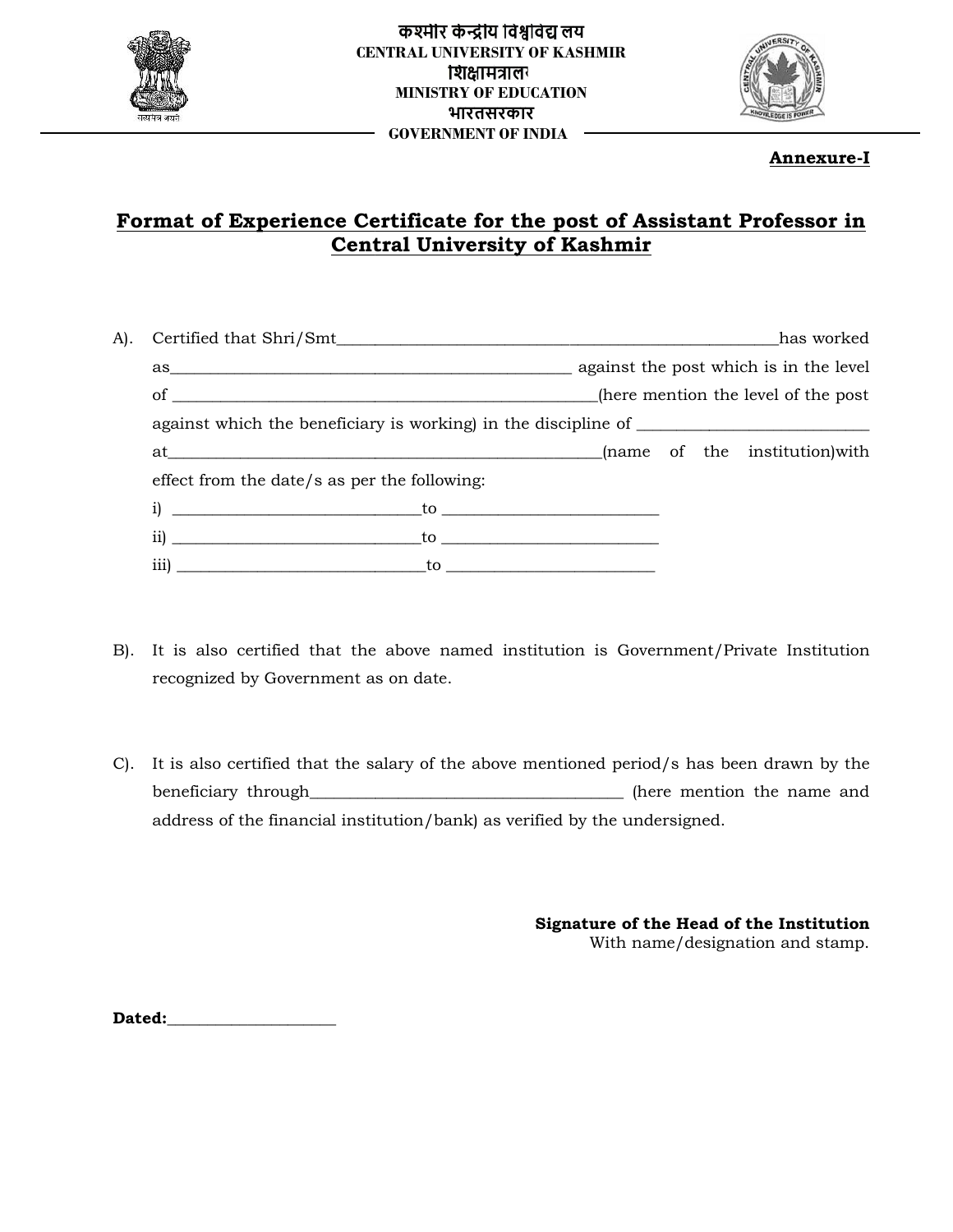

## **लय लयCENTRAL UNIVERSITY OF KASHMIR** शिक्षामंत्रालर **MINISTRY OF EDUCATION भारतसरकार GOVERNMENT OF INDIA**



**Annexure-II**

## **Table-1**

## **Methodology for University & College Teachers for calculating Academic/Research Score**

| S.<br>No | <b>Academic/Research Activity</b>                                                                                                     | <b>Faculty of</b><br>Sciences/<br>Engineering/<br>Agriculture/<br>Medical/<br>Veterinary<br><b>Sciences</b> | <b>Faculty of</b><br>Languages/<br><b>Humanities/Arts/</b><br>Social Sciences/<br>Library/ Education/<br><b>Physical Education/</b><br>Commerce/<br>Management & other<br>related disciplines |
|----------|---------------------------------------------------------------------------------------------------------------------------------------|-------------------------------------------------------------------------------------------------------------|-----------------------------------------------------------------------------------------------------------------------------------------------------------------------------------------------|
| 01       | Research Papers in Peer-Reviewed or UGC<br>listed Journals                                                                            | 08 per paper                                                                                                | 10 per paper                                                                                                                                                                                  |
| 02       | Publications (other than Research papers)                                                                                             |                                                                                                             |                                                                                                                                                                                               |
|          | (a) Books authored which are published by:                                                                                            |                                                                                                             |                                                                                                                                                                                               |
|          | International publishers                                                                                                              | 12                                                                                                          | 12                                                                                                                                                                                            |
|          | National Publishers                                                                                                                   | 10                                                                                                          | 10                                                                                                                                                                                            |
|          | Chapter in Edited Book                                                                                                                | 05                                                                                                          | 05                                                                                                                                                                                            |
|          | Editor of Book by International Publisher                                                                                             | 10                                                                                                          | 10                                                                                                                                                                                            |
|          | Editor of Book by National Publisher                                                                                                  | 08                                                                                                          | 08                                                                                                                                                                                            |
|          | (b) Translation works in Indian and Foreign Languages by qualified faculties                                                          |                                                                                                             |                                                                                                                                                                                               |
|          | Chapter or Research paper                                                                                                             | 03                                                                                                          | 03                                                                                                                                                                                            |
|          | <b>Book</b>                                                                                                                           | 08                                                                                                          | 08                                                                                                                                                                                            |
|          | Creation of ICT mediated Teaching Learning pedagogy and content and development of                                                    |                                                                                                             |                                                                                                                                                                                               |
|          | new and innovative courses and curricula                                                                                              |                                                                                                             |                                                                                                                                                                                               |
|          | (a) Development of Innovative pedagogy                                                                                                | 05                                                                                                          | 05                                                                                                                                                                                            |
|          | (b) Design of new curricula and courses                                                                                               | 02 per                                                                                                      | 02 per                                                                                                                                                                                        |
|          |                                                                                                                                       | curricula/course                                                                                            | curricula/course                                                                                                                                                                              |
|          | (c) MOOCs                                                                                                                             |                                                                                                             |                                                                                                                                                                                               |
|          | of complete<br>MOOCs<br>Development<br>in<br>4<br>quadrants (4 credit course) (In case of MOOCs<br>of lesser credits 05 marks/credit) | 20                                                                                                          | 20                                                                                                                                                                                            |
|          | MOOCs<br>(developed<br>quadrant)<br>in<br>4<br>per<br>module/lecture                                                                  | 05                                                                                                          | 05                                                                                                                                                                                            |
|          | Content writer/subject matter expert for each<br>module of MOOCs (at least one quadrant)                                              | 02                                                                                                          | 02                                                                                                                                                                                            |
|          | Course Coordinator for MOOCs (4 credit<br>course)(In case of MOOCs of lesser credits 02<br>marks/credit)                              | 08                                                                                                          | 08                                                                                                                                                                                            |
|          | (d) E-Content                                                                                                                         |                                                                                                             |                                                                                                                                                                                               |
|          | Development of e-Content in 4 quadrants for a<br>complete course/e-book                                                               | 12                                                                                                          | 12                                                                                                                                                                                            |
|          | e-Content (developed in 4 quadrants) per<br>module                                                                                    | 05                                                                                                          | 05                                                                                                                                                                                            |
|          | Contribution to development of e-content<br>module in complete course/paper/e-book (at<br>least one quadrant)                         | 02                                                                                                          | 02                                                                                                                                                                                            |
|          | Editor<br>of<br>e-content<br>for<br>complete<br>course/paper/e-book                                                                   | 10                                                                                                          | 10                                                                                                                                                                                            |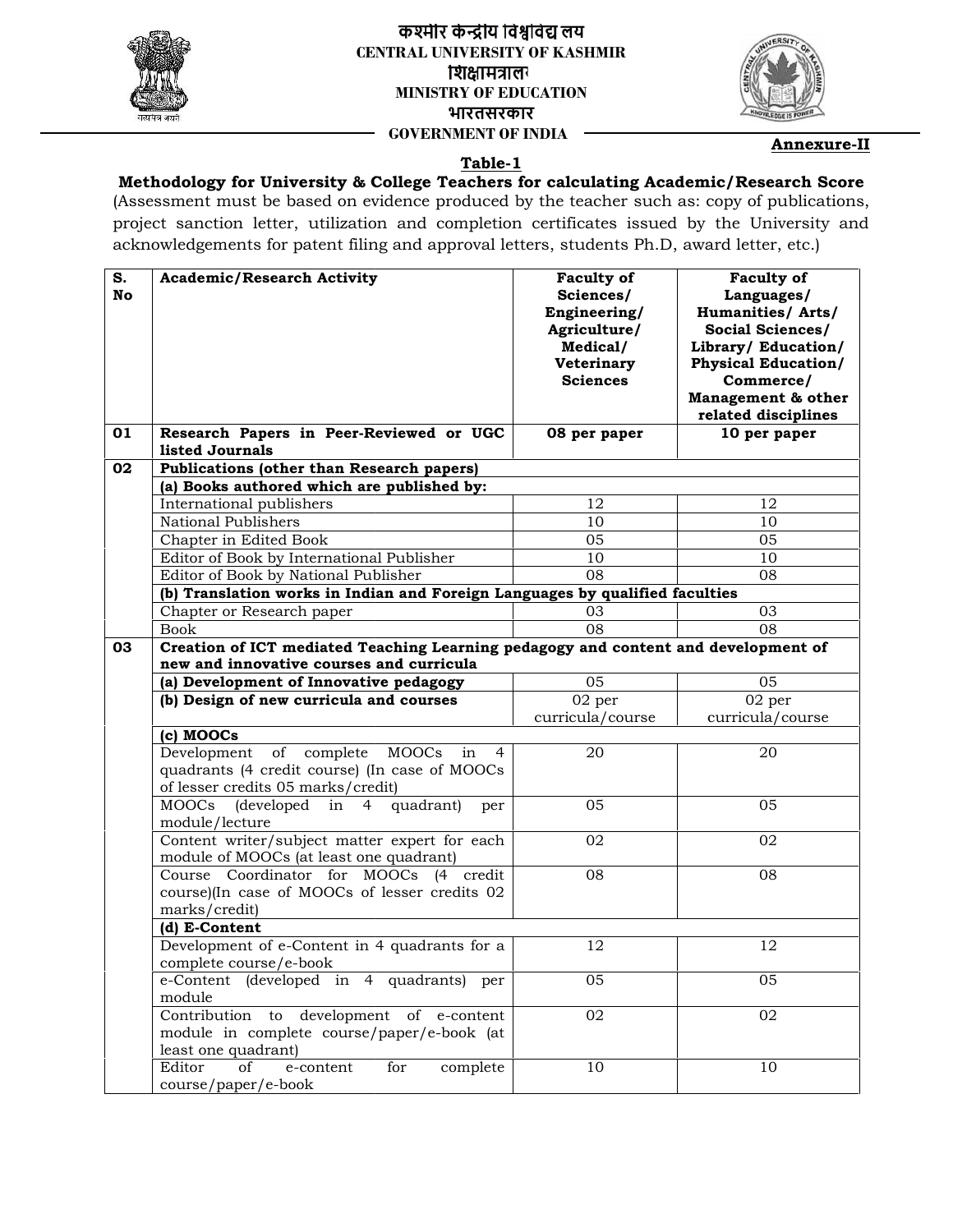

### **लय लयCENTRAL UNIVERSITY OF KASHMIR** शिक्षामंत्रालग **MINISTRY OF EDUCATION भारतसरकार GOVERNMENT OF INDIA**



| 4<br>(a) Research Guidance                                                                                                                                                                                                                                                                                                                                                                                                                                                                                                                                                       |                                      |                                                                                                        |
|----------------------------------------------------------------------------------------------------------------------------------------------------------------------------------------------------------------------------------------------------------------------------------------------------------------------------------------------------------------------------------------------------------------------------------------------------------------------------------------------------------------------------------------------------------------------------------|--------------------------------------|--------------------------------------------------------------------------------------------------------|
| Ph.D                                                                                                                                                                                                                                                                                                                                                                                                                                                                                                                                                                             | 10 per degree awarded                | 10 per degree awarded                                                                                  |
|                                                                                                                                                                                                                                                                                                                                                                                                                                                                                                                                                                                  | 05 per thesis submitted              | 05 per thesis submitted                                                                                |
| M.Phil/P.G dissertation                                                                                                                                                                                                                                                                                                                                                                                                                                                                                                                                                          | 02 per degree awarded                | 02 per degree awarded                                                                                  |
| (b) Research Projects Completed<br>More than 10 Lakhs                                                                                                                                                                                                                                                                                                                                                                                                                                                                                                                            | 10                                   | 10                                                                                                     |
| Less than 10 Lakhs                                                                                                                                                                                                                                                                                                                                                                                                                                                                                                                                                               | 05                                   | 05                                                                                                     |
| (c) Research Projects Ongoing:                                                                                                                                                                                                                                                                                                                                                                                                                                                                                                                                                   |                                      |                                                                                                        |
| More than 10 lakhs                                                                                                                                                                                                                                                                                                                                                                                                                                                                                                                                                               | 05                                   | 05                                                                                                     |
| Less than 10 Lakhs                                                                                                                                                                                                                                                                                                                                                                                                                                                                                                                                                               | 02                                   | 02                                                                                                     |
| (d) Consultancy                                                                                                                                                                                                                                                                                                                                                                                                                                                                                                                                                                  | 03                                   | 03                                                                                                     |
| 5<br>(a) Patents                                                                                                                                                                                                                                                                                                                                                                                                                                                                                                                                                                 |                                      |                                                                                                        |
| International                                                                                                                                                                                                                                                                                                                                                                                                                                                                                                                                                                    | 10                                   | 10                                                                                                     |
| National                                                                                                                                                                                                                                                                                                                                                                                                                                                                                                                                                                         | 07                                   | 07                                                                                                     |
| *Policy<br>Document<br>(Submitted<br>(b)                                                                                                                                                                                                                                                                                                                                                                                                                                                                                                                                         | International<br>to<br>an            | body/organization<br>like                                                                              |
| UNO/UNESCO/World Bank/International Monetary Fund etc. or Central Government or State                                                                                                                                                                                                                                                                                                                                                                                                                                                                                            |                                      |                                                                                                        |
| Government)                                                                                                                                                                                                                                                                                                                                                                                                                                                                                                                                                                      |                                      |                                                                                                        |
| International                                                                                                                                                                                                                                                                                                                                                                                                                                                                                                                                                                    | 10                                   | 10                                                                                                     |
| National                                                                                                                                                                                                                                                                                                                                                                                                                                                                                                                                                                         | 07                                   | 07                                                                                                     |
| State                                                                                                                                                                                                                                                                                                                                                                                                                                                                                                                                                                            | 04                                   | 04                                                                                                     |
| (c) Awards/Fellowship                                                                                                                                                                                                                                                                                                                                                                                                                                                                                                                                                            |                                      |                                                                                                        |
| International                                                                                                                                                                                                                                                                                                                                                                                                                                                                                                                                                                    | 07                                   | 07                                                                                                     |
| National                                                                                                                                                                                                                                                                                                                                                                                                                                                                                                                                                                         | 0 <sub>5</sub>                       | 05                                                                                                     |
| *Invited lectures/Resource Person/Paper presentation in Seminars/Conferences/Full paper<br>6                                                                                                                                                                                                                                                                                                                                                                                                                                                                                     |                                      |                                                                                                        |
| in Conference Proceedings (Paper presented in Seminars/Conference and also published as                                                                                                                                                                                                                                                                                                                                                                                                                                                                                          |                                      |                                                                                                        |
| full paper in Conference Proceedings will be counted only once)<br>International (Abroad)                                                                                                                                                                                                                                                                                                                                                                                                                                                                                        | 07                                   | 07                                                                                                     |
| International (within country)                                                                                                                                                                                                                                                                                                                                                                                                                                                                                                                                                   | 05                                   | 05                                                                                                     |
| National                                                                                                                                                                                                                                                                                                                                                                                                                                                                                                                                                                         | 03                                   | 03                                                                                                     |
| State/University                                                                                                                                                                                                                                                                                                                                                                                                                                                                                                                                                                 | $\overline{02}$                      | 02                                                                                                     |
| Paper in refereed journals without impact factor<br>i)<br>Papers with impact factor less than 1<br>$\overline{11}$<br>Paper with impact factor between 1 and 2<br>$\overline{111}$<br>Paper with impact factor between 2 and 5<br>iv)<br>Paper with impact factor between 5 and 10<br>$\mathbf{v}$<br>Paper with impact factor between > 10<br>vi)<br>(a) Two authors: 70% of total value of publication for each author.<br>authors:<br>(b) More<br>than<br>two<br>First/Principal/Corresponding author and 30% of total value of publication for each of<br>the joint authors. | ÷.<br>70%<br>of total<br>value<br>of | 5 Points<br>10 Points<br>15 Points<br>20 Points<br>25 Points<br>30 Points<br>publication<br>for<br>the |
| Joint Projects: Principal Investigator and Co-investigator would get 50% each.                                                                                                                                                                                                                                                                                                                                                                                                                                                                                                   |                                      |                                                                                                        |
| Note:                                                                                                                                                                                                                                                                                                                                                                                                                                                                                                                                                                            |                                      |                                                                                                        |
| • Paper presented if part of edited book or proceeding then it can be claimed only once.<br>• For joint supervision of research students, the formula shall be 70% of the total score for                                                                                                                                                                                                                                                                                                                                                                                        |                                      | Supervisor and Co-supervisor. Supervisor and Co-supervisor, both shall get 7 marks                     |

#### **The Research Score for Research Papers would be Augmented as Follows:**

| i)              | Paper in refereed journals without impact factor                                       | 5 Points  |
|-----------------|----------------------------------------------------------------------------------------|-----------|
| $\overline{11}$ | Papers with impact factor less than 1                                                  | 10 Points |
|                 | iii) Paper with impact factor between 1 and 2                                          | 15 Points |
|                 | iv) Paper with impact factor between 2 and 5                                           | 20 Points |
|                 | v) Paper with impact factor between 5 and 10                                           | 25 Points |
|                 | vi) Paper with impact factor between $> 10$                                            | 30 Points |
|                 | (a) Two authors: 70% of total value of publication for each author.                    |           |
|                 | than two authors: 70% of total value of publication for<br>(b) More                    | the       |
|                 | First/Principal/Corresponding author and 30% of total value of publication for each of |           |
|                 | the joint authors.                                                                     |           |
|                 | <b>Joint Projects:</b> Principal Investigator and Co-investigator would get 50% each.  |           |

- 
- **(a)** Two authors: 70% of total value of publication for each author. **(b)** More than two authors: 70% of total value of publication for the First/Principal/Corresponding author and 30% of total value of publication for each of the joint authors.

#### **Note:**

- Paper presented if part of edited book or proceeding then it can be claimed only once.
- For joint supervision of research students, the formula shall be 70% of the total score for Supervisor and Co-supervisor. Supervisor and Co-supervisor, both shall get 7 marks each. • Paper presented if part of edited book or proceeding then it can be claimed only once.<br>• For joint supervision of research students, the formula shall be 70% of the total score for Supervisor and Co-supervisor. Superviso
- \* For the purpose of calculating research score of the teacher, the combined research score from the categories of 5(b). Policy Document and 6. Invited lectures/Resource Person/ Paper presentation shall have an upper capping of thirty percent of the total<br>research score of the teacher concerned. research score of the teacher concerned.
- The research score shall be from the minimum of three categories out of six categories.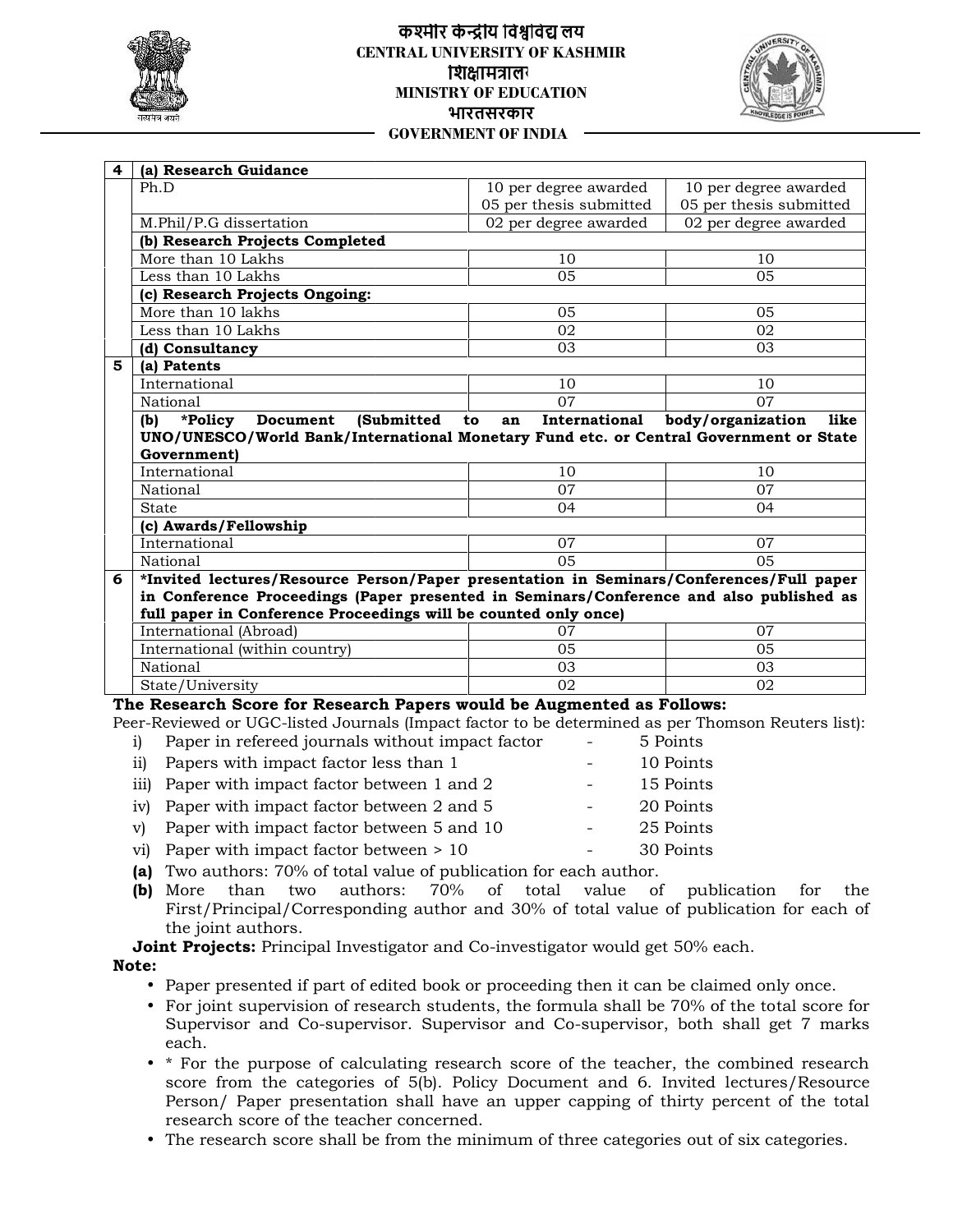

### **लय लयCENTRAL UNIVERSITY OF KASHMIR** शिक्षामंत्रालय **MINISTRY OF EDUCATION भारतसरकार GOVERNMENT OF INDIA**



## **Annexure-III**

## **Table-2**

| S.<br>No | <b>Academic Record</b>                                                                                                                                                                                                          |                                          | <b>Score</b>                    |                                                                                         |
|----------|---------------------------------------------------------------------------------------------------------------------------------------------------------------------------------------------------------------------------------|------------------------------------------|---------------------------------|-----------------------------------------------------------------------------------------|
| 01       | Graduation                                                                                                                                                                                                                      | 80% &<br>above $= 15$                    | 60% to less<br>than $80\% = 13$ | 55% to less<br>45% to<br>than $60\%$ =<br>less than<br>10<br>$55\% = 05$                |
| 02       | Post-Graduation                                                                                                                                                                                                                 | $80\% \&$<br>above $= 25$                | 60% to less<br>than $80\% = 23$ | 55% (50% in case of<br>SC/ST/OBC (non-creamy<br>layer)/PwD) to less than<br>$60\% = 20$ |
| 03       | M.Phil                                                                                                                                                                                                                          | $60\%$ and<br>above $= 07$               | 55% to less than $60\% = 05$    |                                                                                         |
| 04       | Ph.D                                                                                                                                                                                                                            | 30                                       |                                 |                                                                                         |
| 05       | NET with JRF                                                                                                                                                                                                                    | 07                                       |                                 |                                                                                         |
|          | <b>NET</b>                                                                                                                                                                                                                      | 05                                       |                                 |                                                                                         |
|          | SLET/SET                                                                                                                                                                                                                        | 03                                       |                                 |                                                                                         |
| 06       | Publications<br>Research<br>marks<br>for<br>each<br>research<br>publications<br>published<br>Peer-Reviewed or UGC-listed<br>Journals)                                                                                           | 10<br>(2)<br>in                          |                                 |                                                                                         |
| 07       | Teaching/Post<br>Doctoral<br>Experience (2 marks for one<br>year each)#                                                                                                                                                         | 10                                       |                                 |                                                                                         |
| 08       | Awards                                                                                                                                                                                                                          |                                          |                                 |                                                                                         |
|          | International/National<br>Level<br>(Awards given by International<br>Organisations/ Government of<br>India/ Government of India<br>recognized<br>National<br>Level<br>Bodies)<br>State-Level<br>(Awards<br>given<br>by<br>State | 03<br>02                                 |                                 |                                                                                         |
|          | Government)                                                                                                                                                                                                                     |                                          |                                 |                                                                                         |
|          | #However, if the period of teaching/Post-doctoral experience is less than one year then the marks                                                                                                                               |                                          |                                 |                                                                                         |
|          | shall be reduced proportionately.                                                                                                                                                                                               |                                          |                                 |                                                                                         |
| Note:    | M.Phil +Ph.D<br>(A)<br>$i$ ).<br>JRF/NET/SET<br>$\overline{11}$ .<br>In awards category Maximum - 03 Marks<br>iii).<br>(B)<br>Universities.                                                                                     | Maximum - 30 Marks<br>Maximum - 07 Marks |                                 | Number of candidates to be called for interview shall be decided by the concerned       |
|          | Academic Score<br>(c)<br><b>Research Publications</b><br>Teaching Experience                                                                                                                                                    | 80<br>10<br>10<br>100<br>Total $=$       |                                 |                                                                                         |
| D)       | valid<br>Score<br>shall<br>be<br>Universities/Colleges/ Institutions only.                                                                                                                                                      | for<br>appointment                       | in                              | respective<br>SLET/SET/<br>state                                                        |

- (A) i). M.Phil +Ph.D Maximum 30 Marks ii). JRF/NET/SET Maximum - 07 Marks
	- iii). In awards category Maximum 03 Marks
- ii). JRF/NET/SET Maximum 07 Marks<br>iii). In awards category Maximum 03 Marks<br>(B) Number of candidates to be called for interview shall be decided by the concerned Universities.
- (c) Academic Score 80<br>Research Publications 10 Research Publications Teaching Experience - 10  $Total = 100$ (A) i). M.Phil +Ph.D<br>ii). JRF/NET/SET<br>iii). In awards category<br>(B) Number of candidates to b<br>Universities.<br>(c) Academic Score<br>Research Publications<br>Teaching Experience<br>Total<br>Score shall be valid for<br>Universities/Colleges/I
- (D) Score shall be valid for appointment in respective state SLET/SET/ Universities/Colleges/ Institutions only.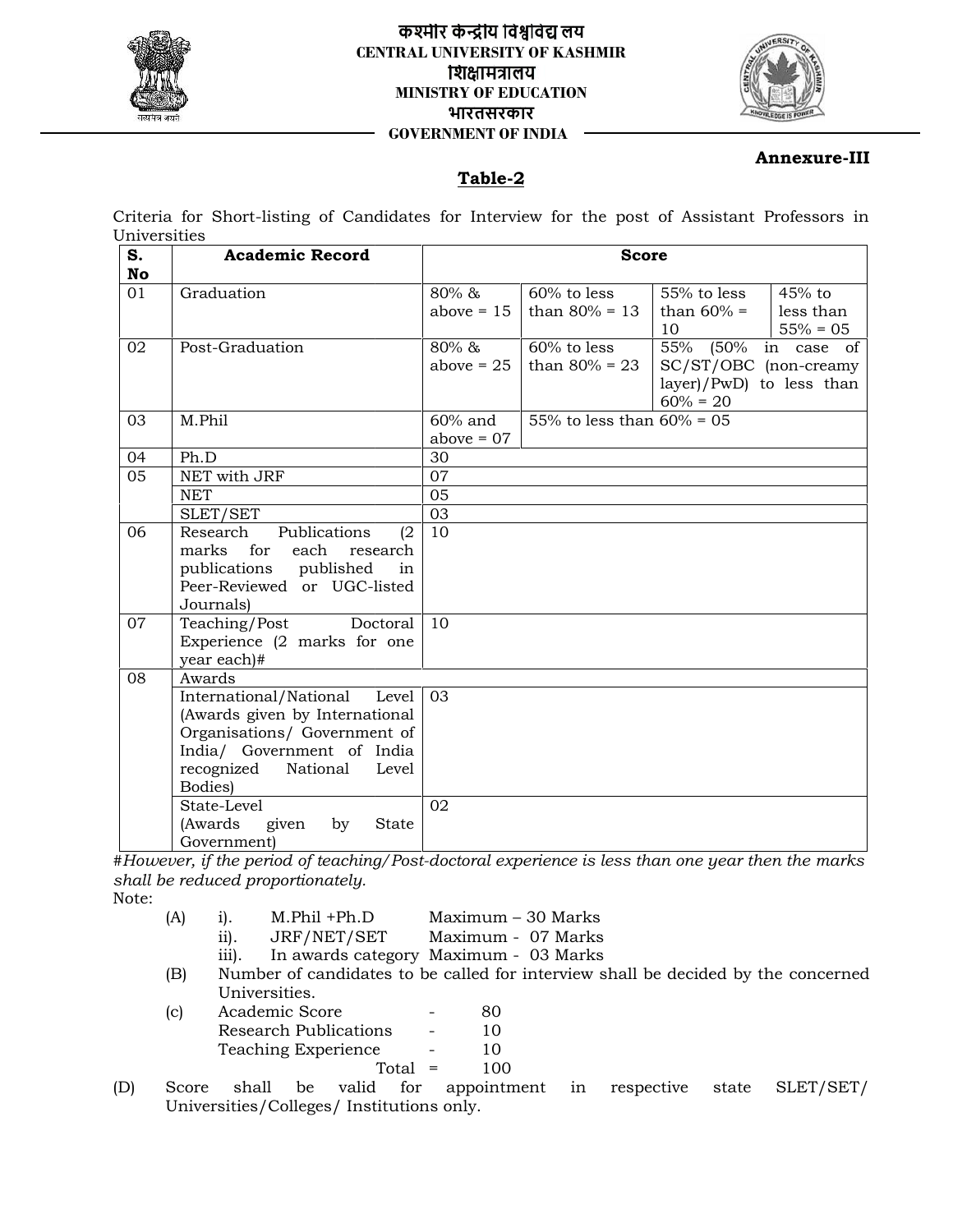



**Annexure – IV**

# (On the letter head of the University/ Institute)

# *Applicable for those candidates registered for Ph.D programme on or after 11th July, 2009*

# **TO WHOMSOEVER IT MAY CONCERN**

This is certify that Dr. programme on \_\_\_\_\_\_\_\_\_\_\_\_\_\_\_\_\_\_ (Date) has successfully completed Ph.D. programme in the Subject\_\_\_\_\_\_\_\_\_\_\_\_\_\_\_\_\_\_\_\_\_\_\_, Faculty of \_\_\_\_\_\_\_\_\_\_\_\_\_\_\_\_\_\_\_\_\_\_\_\_\_\_\_\_\_\_\_\_\_ during the year \_\_\_\_\_\_\_\_\_. The degree has been awarded strictly in compliance with 'UGC (Minimum standards and procedure for awards of M.Phil/Ph.D degree) Regulation 2009' and I/we have the read the regulations & certify accordingly. **For those candidates registered for Ph.D programme on or**<br> **Gander 11<sup>th</sup> July, 2009**<br> **TO WHOMSOEVER IT MAY CONCERN**<br> **CAUSE 19120 CONCERN**<br> **CAUSE 19120 CONCERN**<br> **CAUSE 19120 CONCERN**<br> **CAUSE 19120 IVACUSE 11 M Applicable for those candidates registered for Ph.D programme on or**<br> **After 11<sup>th</sup> July, 2009**<br> **TO WHOMSOEVER IT MAY CONCERN**<br> **Recruit Application** (Nate Dr., The degree has been awarded strictly in compliance with UCC

**Seal & Sign of the Vice-Chancellor/ Pro-Vice Chancellor/** /Seal & Sign of the Vice-Chancellor<br>/Pro-Vice Chancellor<br>Dean (Academic Affairs/University Instructions)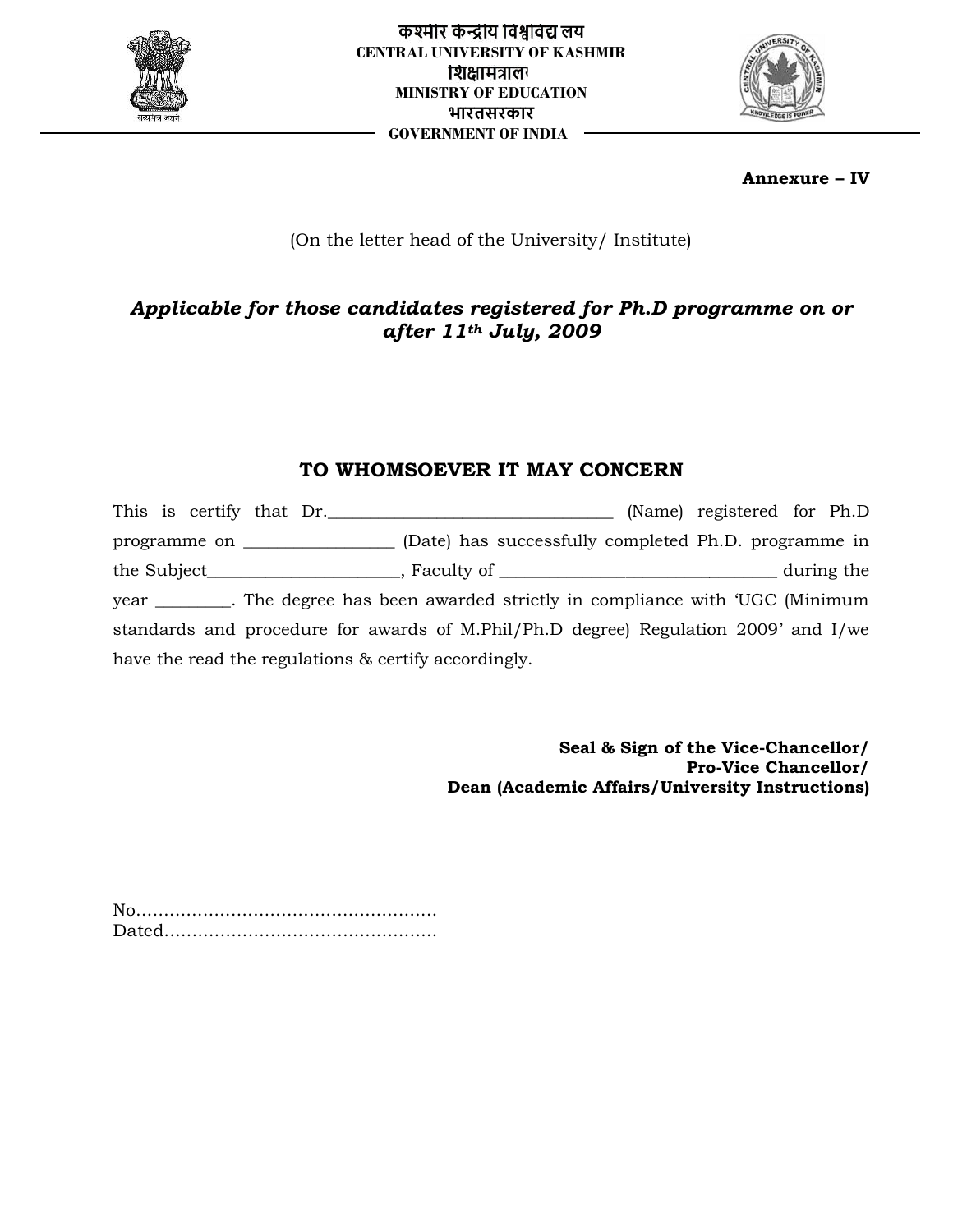



## **Annexure – V**

## (On the letter head of the University/ Institute)

# *Applicable for those candidates registered for Ph.D programme prior to 11th July, 2009*

# **TO WHOMSOEVER IT MAY CONCERN**

This is certify that Dr. \_\_\_\_\_\_\_\_\_\_\_\_\_\_\_\_\_\_\_\_\_\_\_\_\_\_\_\_\_\_\_\_\_\_ (Name) registered for Ph.D programme on \_\_\_\_\_\_\_\_\_\_\_\_\_\_\_\_\_\_ (Date) has successfully completed Ph.D. programme in programme on \_\_\_\_\_\_\_\_\_\_\_\_\_\_\_\_\_\_\_\_ (Date) has successfully completed Ph.D. programme in<br>the Subject\_\_\_\_\_\_\_\_\_\_\_\_\_\_\_\_\_\_\_\_\_\_\_\_\_\_\_\_\_, Faculty of \_\_\_\_\_\_\_\_\_\_\_\_\_\_\_\_\_\_\_\_\_\_\_\_\_\_\_\_\_during the year \_\_\_\_\_\_\_\_\_. The Ph.D degree awarded to him/her is essentially fulfilling the following conditions: **Annexure – V**<br>
(On the letter head of the University/ Institute)<br> **Canarion Canarion Concernsity Concerns and Canarion Concerns and Concerns and Concerns and Concerns and Concerns and Concerns and Concerns and Concerns an Annexure**<br> **Applicable for those candidates registered for Ph.D programme prior<br>
<b>Recruit Line Conference and 11<sup>th</sup> July, 2009**<br> **TO WHOMSOEVER IT MAY CONCERN**<br>
This is criticy that Dr.<br> **Programme on** the subject publis

- a) Ph.D degree has been awarded in regular mode only;
- b) Ph.D thesis has been evaluated by at least two external examiners;
- c) An open Ph.D viva-voce of the candidate has been conducted
- d) He/She has published two research papers from his/her Ph.D, work, out of which at least one is in a refereed journal;
- e) He/she has presented at least two papers based on his/her Ph.D work in conference/seminars sponsored/funded/supported by the UGC/ICSSR/CSIR or any similar agency. Ph.D viva-voce of the candidate has been conducted<br>nas published two research papers from his/her Ph.D, work, out of which at<br>is in a refereed journal;<br>has presented at least two papers based on his/her Ph.D work in<br>ce/sem

**Seal & Sign of the Vice-Chancellor/ Pro-Vice Chancellor/** /Seal & Sign of the Vice-Chancellor<br>/Pro-Vice Chancellor<br>Dean (Academic Affairs/University Instructions)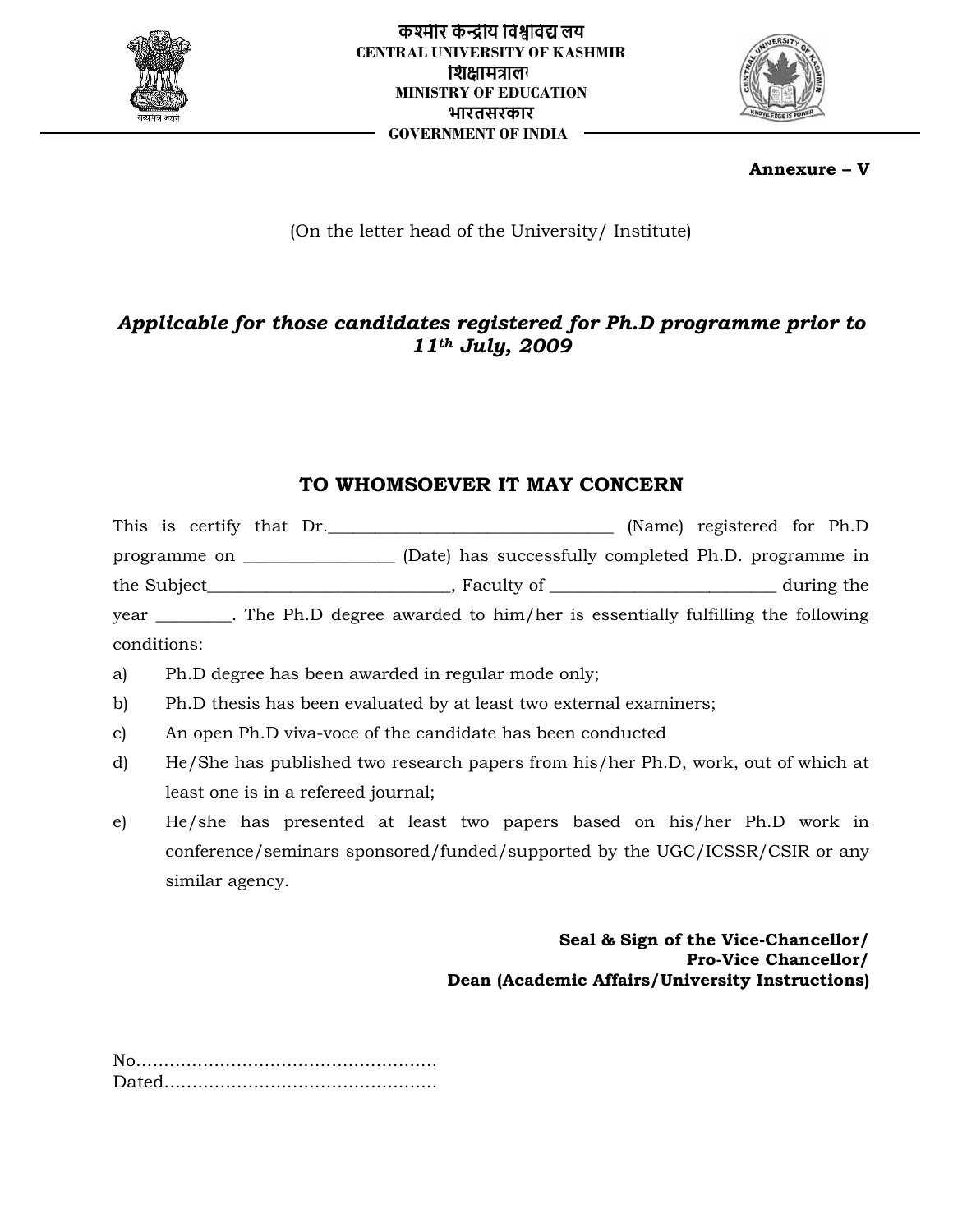



## **Annexure-VI**

### **FORM OF CERTIFICATE TO BE PRODUCED BY OTHER BACKWARD CLASSES APPLYING FOR APPOINTMENT TO POSTS / ADMISSION TO CENTRAL EDUCATIONAL INSTITUTIONS (CEIs), UNDER THE GOVERNMENT OF INDIA**

|        | the State / Union Territory ______________ belongs to the                                                                                                                                                                                                  |
|--------|------------------------------------------------------------------------------------------------------------------------------------------------------------------------------------------------------------------------------------------------------------|
|        | community which is recognised as a backward class under the                                                                                                                                                                                                |
|        | Government of India, Ministry of Social Justice and Empowerment's Resolution No:                                                                                                                                                                           |
|        |                                                                                                                                                                                                                                                            |
|        |                                                                                                                                                                                                                                                            |
|        | State / Union Territory.                                                                                                                                                                                                                                   |
|        | This is also to certify that he/she does not belong to the persons/ sections (Creamy<br>Layer) mentioned in Column 3 of the Schedule to the Government of India, Department<br>of Personnel & Training O.M. No. 36012/22/93 - Estt. (SCT) dated 8.9.1998** |
|        | District Magistrate                                                                                                                                                                                                                                        |
| Dated: | Deputy Commissioner etc.                                                                                                                                                                                                                                   |
|        |                                                                                                                                                                                                                                                            |
|        | *-The authority issuing the certificate may have to mention the details of Resolution of<br>Government of India, in which the caste of the candidate is mentioned as OBC.                                                                                  |
|        | **-As amended from time to time. Note: The term "Ordinarily" used here will have the<br>same meaning as in Section 20 of the Representation of the People Act, 1950.                                                                                       |

The authorities competent to issue Caste Certificates are indicated below:

<sup>(</sup>i) District Magistrate / Additional Magistrate / Collector / Deputy Commissioner / Additional Deputy Commissioner / Deputy Collector / Ist Class Stipendiary Magistrate / Sub-Divisional magistrate / Taluka Magistrate / Executive Magistrate / Extra Assistant Commissioner (not below the rank of Ist Class Stipendiary Magistrate). Caste Certificates are indicated below:<br>Magistrate / Collector / Deputy Commissioner / Additional Deputy Commissioner<br>pendiary Magistrate / Sub-Divisional magistrate / Taluka Magistrate / Executive

<sup>(</sup>ii) Chief Presidency Magistrate / Additional Chief Presidency Magistrate / Presidency Magistrate. Magistrate.

<sup>(</sup>iii) Revenue Officer not below the rank of Tehsildar and

<sup>(</sup>iv) Sub-Divisional Officer of the area where the candidate and / or his family resides.